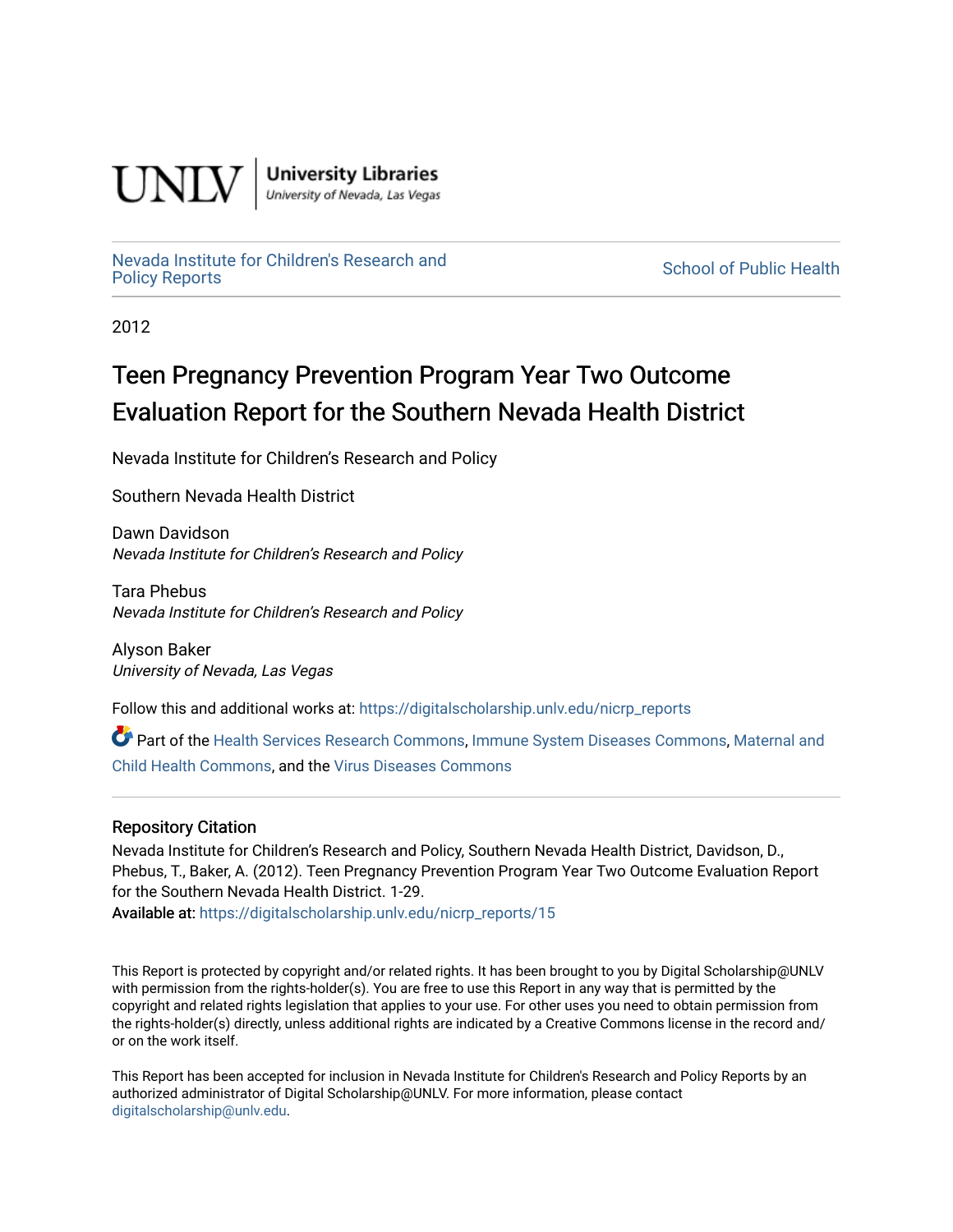Nevada Institute for Children's Research and Policy

# Teen Pregnancy Prevention Program

Year Two Outcome Evaluation Report for the Southern Nevada Health District

This is the Year Two Evaluation Report for the Southern Nevada Health District's Teen Pregnancy Prevention Program.

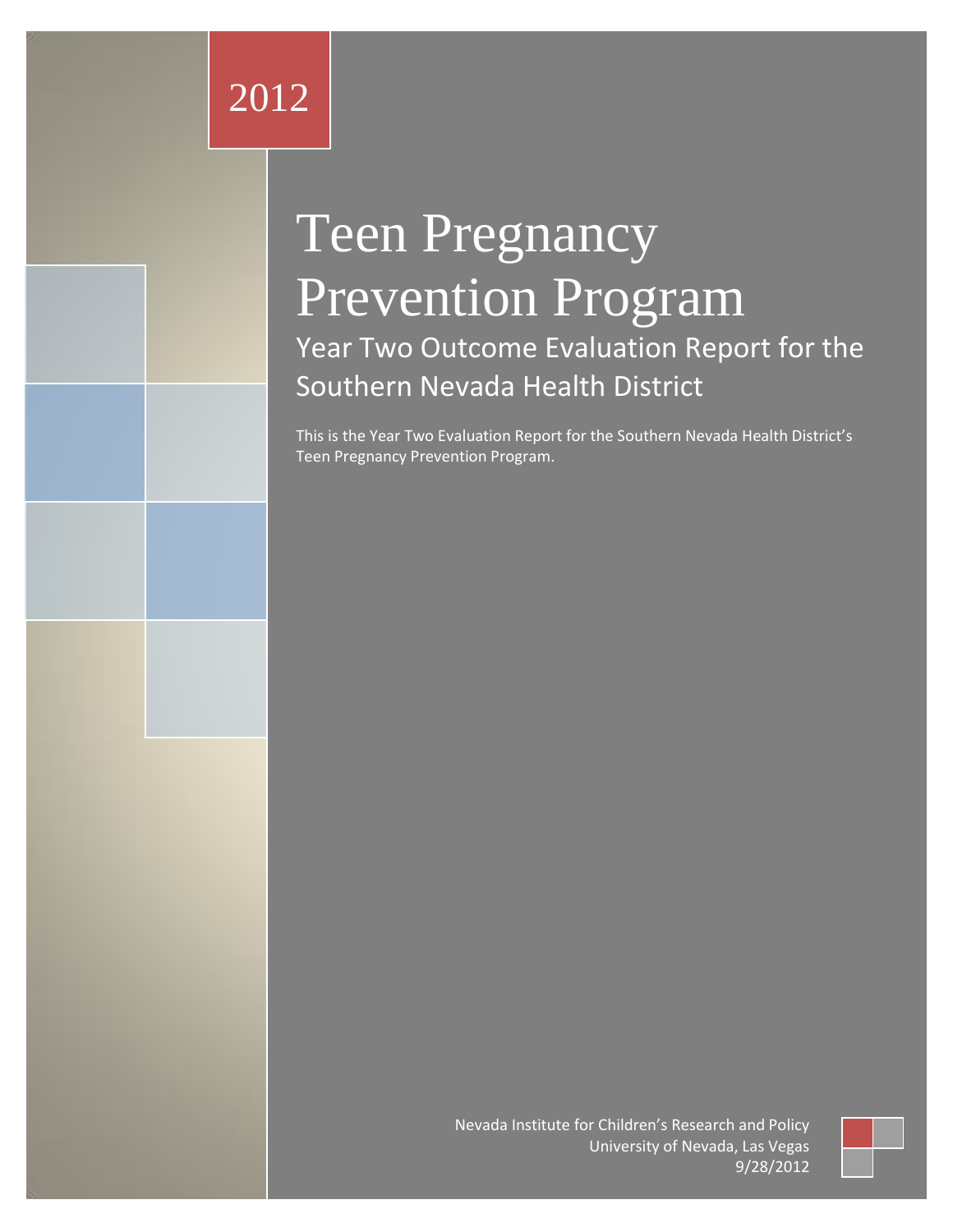Nevada Institute For Children's Research & Policy



**This report was prepared by the Nevada Institute for Children's Research and Policy through a contract with the Southern Nevada Health District**

#### **NICRP Staff Contributors**

Dawn L. Davidson, Ph.D. Research Analyst

Tara Phebus, M.A. Interim Executive Director

Alyson Baker, B.A. Graduate Research Assistant

#### **About the Nevada Institute for Children's Research and Policy**

The Nevada Institute for Children's Research and Policy (NICRP) is a not-for-profit, non-partisan organization whose primary goal is to advance the well-being of children in Nevada. As a research center in the School of Community Health Sciences at the University of Nevada, Las Vegas, NICRP is dedicated to conducting academic and community-based research that helps guide the development of policies, practices, and programs which serve to enhance the health and well-being of children and families. For more information about NICRP, please contact us or visit our website at

#### [http://nic.unlv.edu.](http://nic.unlv.edu/)

Nevada Institute for children's Research and Policy School of Community Health Sciences, UNLV 4505 S Maryland Parkway, Box 453030 Las Vegas, NV 89154-3030 Phone: (702) 895-1040 Email[: tara.phebus@unlv.edu](mailto:denise.tanata@unlv.edu) Web[: http://nic.unlv.edu](http://nic.unlv.edu/)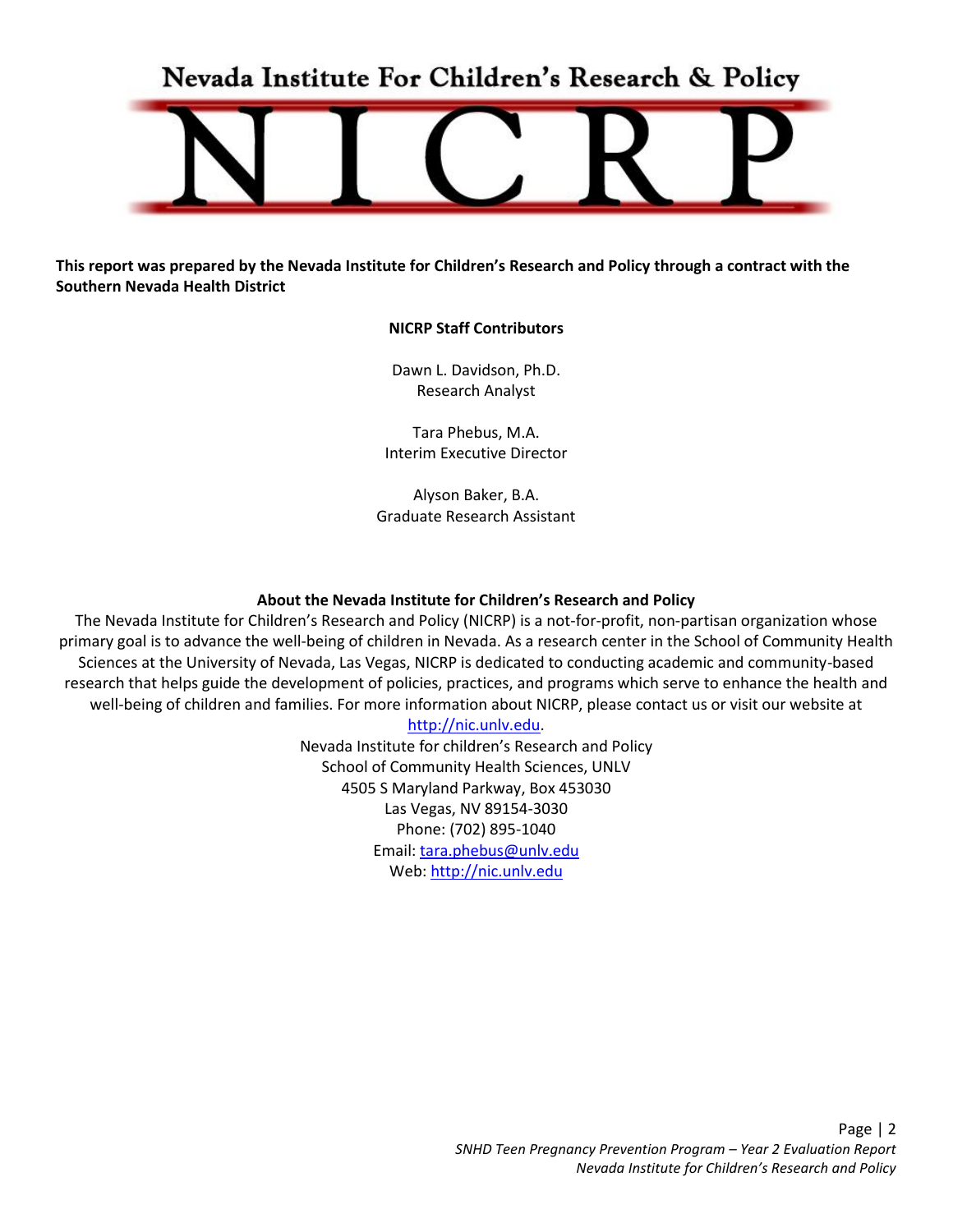|  | <b>Table of Contents</b> |  |
|--|--------------------------|--|
|  |                          |  |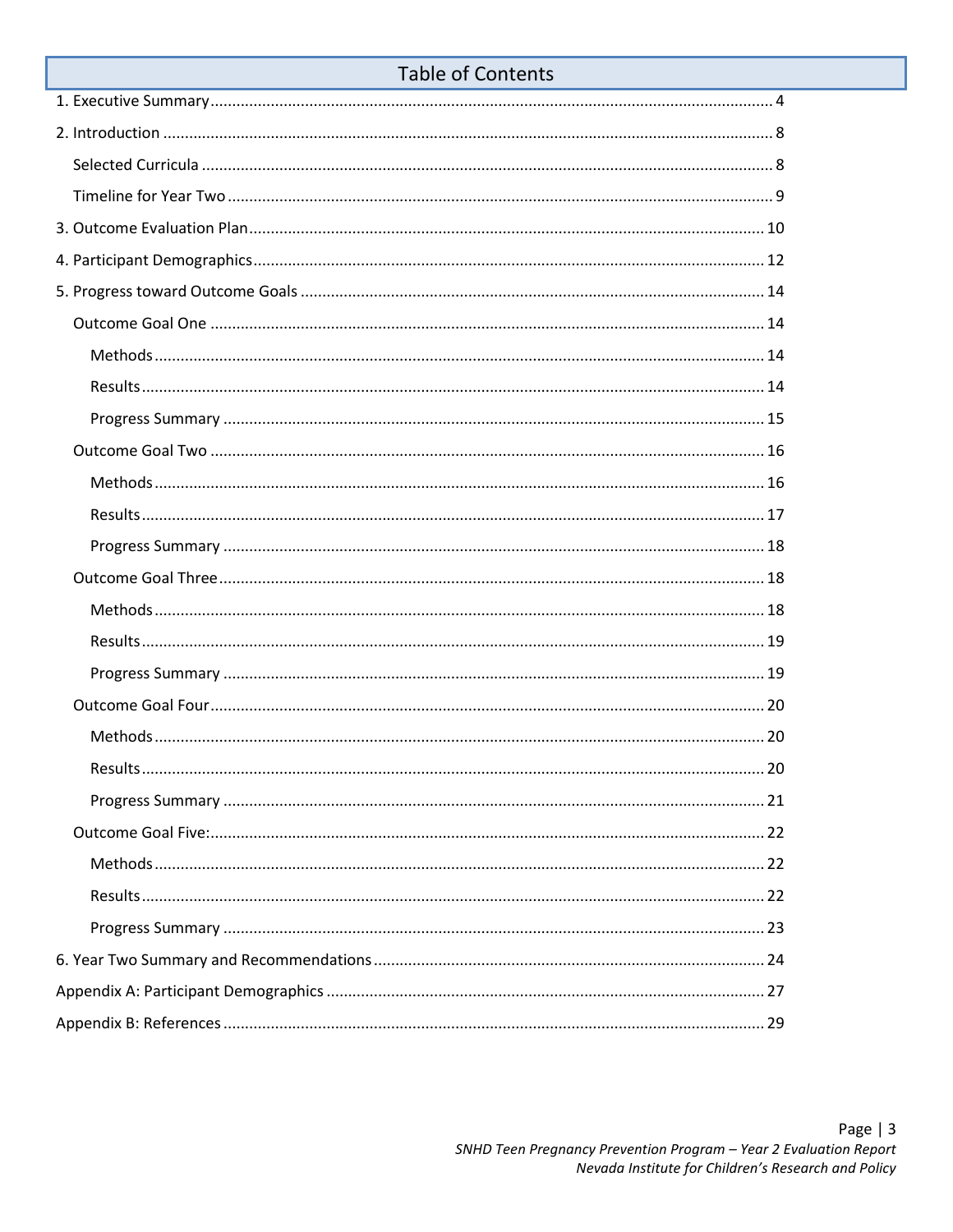#### <span id="page-4-0"></span>**1. Executive Summary**

In the fall of 2010 the Southern Nevada Health District (SNHD) was awarded funding from the Federal Office of Adolescent Health to implement an evidence based teen pregnancy prevention curriculum. They have partnered with the Department of Juvenile Justice Services and the Clark County Department of Family Services to offer this curriculum to the youth in juvenile detention, probation, and life skills classes for youth aging out of the foster care system. The Nevada Institute for Children's Research and Policy (NICRP) has been contracted to complete the outcome evaluation for this program and is collecting data to help measure the program's progress toward meeting its goals. The program will be implemented over a five year period with the goal of reducing teen pregnancy and birth rates, as well as the rate of sexually transmitted infections among adolescents in Southern Nevada. To achieve these goals, the SNHD selected two evidence based curriculums: Be Proud! Be Responsible! and ¡Cuidate!. Both are designed to educate youth about protecting themselves from sexual health risks. Adolescents who participated in the program also completed surveys to allow for an evaluation of the program's impact on their knowledge, attitudes, and behaviors related to sexual health.

There were 752 youth who participated in Year Two of the program and of those, 593 (78.9%) completed the course and the pre- and post-surveys required for the current evaluation. Youth from juvenile detention, probation, and foster care centers between the ages of 12 and 18 participated in the Teen Pregnancy Prevention Program. To date, 387 Year Two participants have become eligible for the 3-month follow-up survey and 175 have been completed for a 3-month followup survey response rate of 45.2%. There are 226 Year Two participants that have become eligible for a 6-month followup survey of which 98 have been completed, for a 6-month follow-up survey response rate of 43.4%.

Year One of this project was considered a "pilot" year to allow for adjustments in curriculum implementation, venues, and survey instruments. During Year One there were several iterations of the surveys used and therefore, the Year One Pilot data will not be included cumulatively with the Year Two dataset or with future project data. In the current report, comparisons are made to the Year One Pilot, when available and appropriate. Some comparisons are not available because the question used to measure a particular goal has been changed completely from Year One and some comparisons are not appropriate because the response options for a question were changed from Year One to Year Two. Going forward, it is expected that few, if any, adjustments to program implementation and survey instrumentation will be made. Therefore, future reporting on program outcomes will rely on a cumulative dataset beginning with Year Two.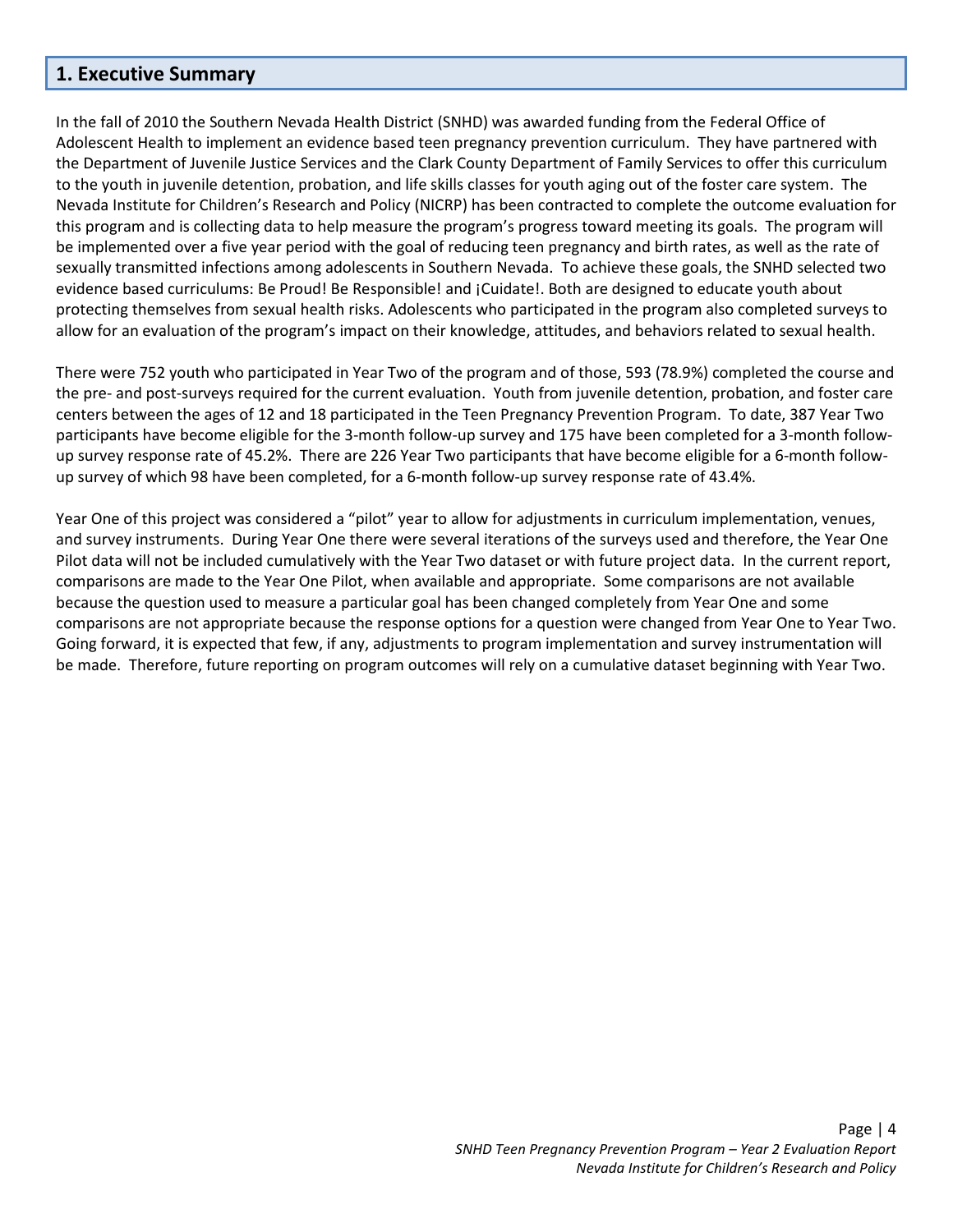# *Findings from Year Two*

The Southern Nevada Health District chose to focus on five measurable goals that serve as indicators of improved sexual health and safety for the target population and would likely help to reduce teen pregnancy and STI occurrence. Each of these goals, and SNHD's progress toward these goals, are discussed in more detail below.

At the time of this report, 387 Year Two participants have become eligible for the 3-month follow-up survey and 175 have been completed for a 3-month follow-up survey response rate of 45.2%. There are 226 Year Two participants that have become eligible for the 6-month follow-up survey of which 98 have been completed, for a 6-month follow-up survey response rate of 43.4%. It is important to note that the status of many of the outcome goals in this report is based on less than half of all program participants' survey responses and this should be taken into consideration when evaluating the true impact of the program.

Following is a brief description of each goal, how it was measured, and the findings for Year 2.

# **OUTCOME GOAL 1:** *80% of program participants will report an increase in knowledge about HIV/AIDS transmission and prevention immediately following the curriculum*

Program participants were surveyed prior to and immediately following course completion. At both points of measurement, participants were asked a series of ten true/false questions designed to measure knowledge about HIV/AIDS transmission and prevention. Of the participants that completed the course and the entire series of questions both before and after the course:

- 76% demonstrated an increase in knowledge (answered at least one more question correctly after completing the course)
- 17.9% demonstrated no change in knowledge
- 6.1% demonstrated a decrease in knowledge of (answered at least one less question correctly after completing the course)

The Southern Nevada Health District is approaching its goal but did not meet the goal of having 80% of program participants demonstrate an increase in knowledge about HIV/AIDS transmission and prevention immediately following the curriculum.

# *OUTCOME GOAL 2: 65% of program participants will report an increase in intention to abstain from sex at least 6 months post-curriculum*

This goal was assessed by comparing participant responses at pre-survey to the question, "Do you intend to have sexual intercourse in the next year, if you have the chance?" to participant responses to the same question at 3- and 6-month follow-up. Response options ranged from 1 ("Yes, definitely") to 4 (No, definitely not"). Of the participants that completed the course and provided valid responses to the question on both surveys being compared, the intention to abstain score, when compared to pre-curriculum, increased for:

- 26.6% of participants immediately following course completion
- 31.3% of participants at 3-month follow-up
- 29.4% of participants at 6-month follow-up

The Southern Nevada Health District did not meet the goal of having 65% of program participants report an increase in intention to abstain from sex at least 6 months post-curriculum.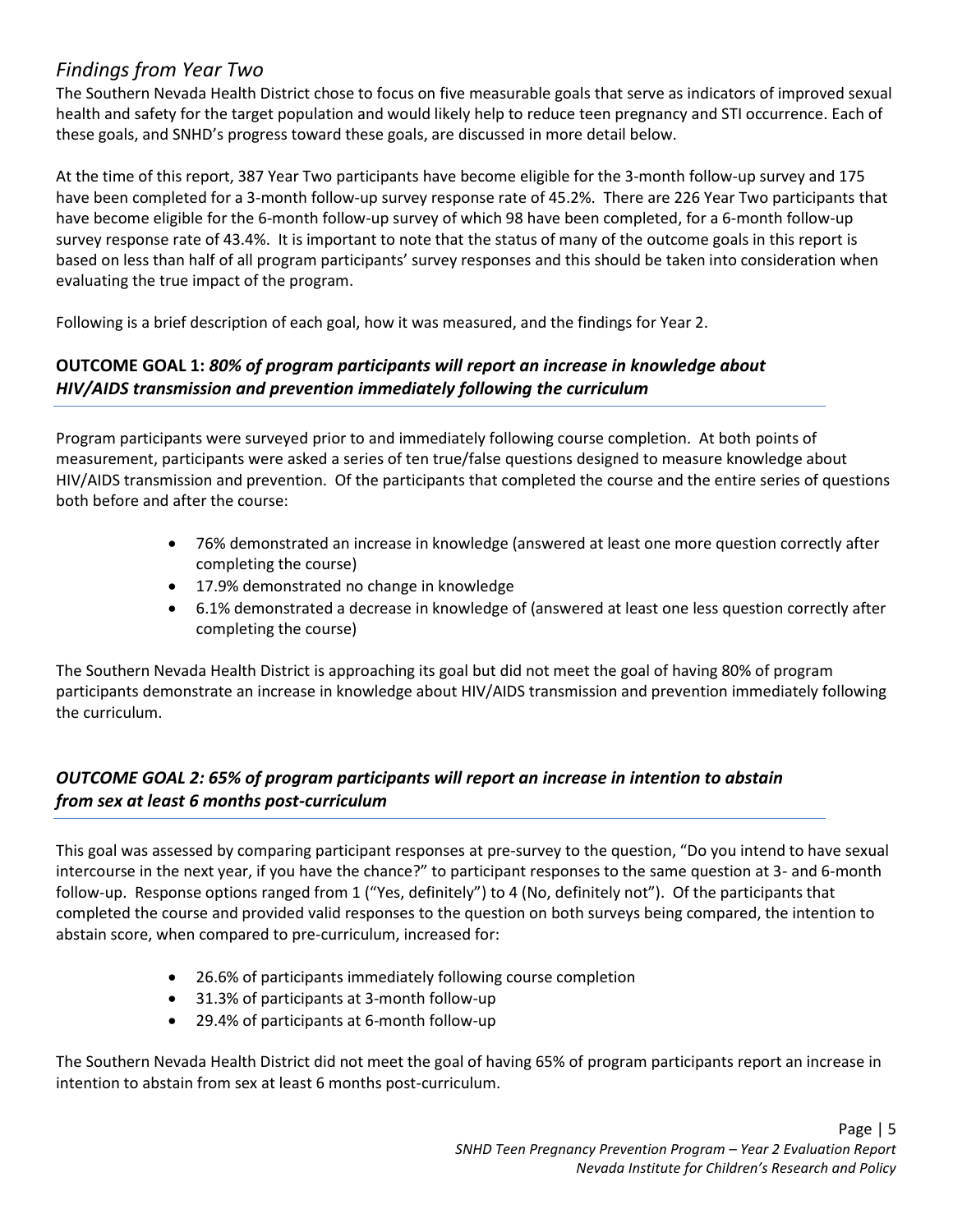# *OUTCOME GOAL 3: 50% of program participants will report a reduction in sex partners as compared to pre-curriculum testing*

To assess this goal, the question "During the last 3 months, with how many people did you have sexual intercourse?" was asked on the pre-survey and the 3-month and 6-month follow-up surveys. Participant responses to this question at pre-survey were compared to the responses at 3- and 6-month follow-up.

Participants were excluded from the analyses (1) if they did not have a valid pair of survey responses to compare (presurvey and 3-month or pre-survey and 6-month), (2) if they indicated at pre-survey that they had never had sex, (3) if they reported "0" sex partners on the pre-survey and 3-month follow-up surveys or the pre-survey and 6-month followup survey, and (4) if they responded "illogically" regarding sexual activity (stated that they had never had sex, but then answered several questions about their sexual history or stated on the pre-survey that they were sexually active but at follow-up reported that they had never had sex). The number of reported sex partners "during the last 3-months" decreased for:

- 25.4% of participants from pre-curriculum to 3-months post-curriculum
- 20% of participants from pre-curriculum to 6-months post-curriculum

The Southern Nevada Health District did not meet the goal of having 50% of program participants report a reduction in the number of sex partners at follow-up as compared to pre-curriculum testing.

# *OUTCOME GOAL 4: 50% of program participants will report an increase in condom use at 3 months and 6 months compared to pre -curriculum testing*

To assess this goal, the question "How often do you use condoms during sexual intercourse?" was asked on the presurvey and on the 3- and 6-month follow-up surveys. Participant responses to this question at pre-survey were compared to the responses at 3- and 6-month follow-up. Response options ranged from "Never" to "Always" with a total of 7 response options. For analysis, response options were recoded to a scale of  $0 - 4$  (0 = never use condoms, 4 = always use condoms). The reported frequency of condom use increased for:

- 31.8% of participants from pre-curriculum to 3-months post-curriculum
- 28.3% of participants from pre-curriculum to 6-months post-curriculum

The Southern Nevada Health District did not meet the goal of having 50% of program participants report an increase in condom use at 3 months and 6 months as compared to pre-curriculum testing.

# *OUTCOME GOAL 5: 50% of program participants will report an increase in refusal skills as compared to pre-curriculum testing*

Refusal skills were assessed by participant responses to two questions administered on each of the surveys. These questions were:

- 1. How easy or hard would it be for you to say "no" to sex?
- 2. If your partner wanted to have sex, how easy or hard would it be for you to get your partner NOT to have sex?

To calculate a refusal skills score, the responses to these two questions were numerically coded and averaged for each participant. Final refusal skills scores ranged from  $1 - 5$  (1 = very hard to refuse sex, 5 = very easy to refuse sex).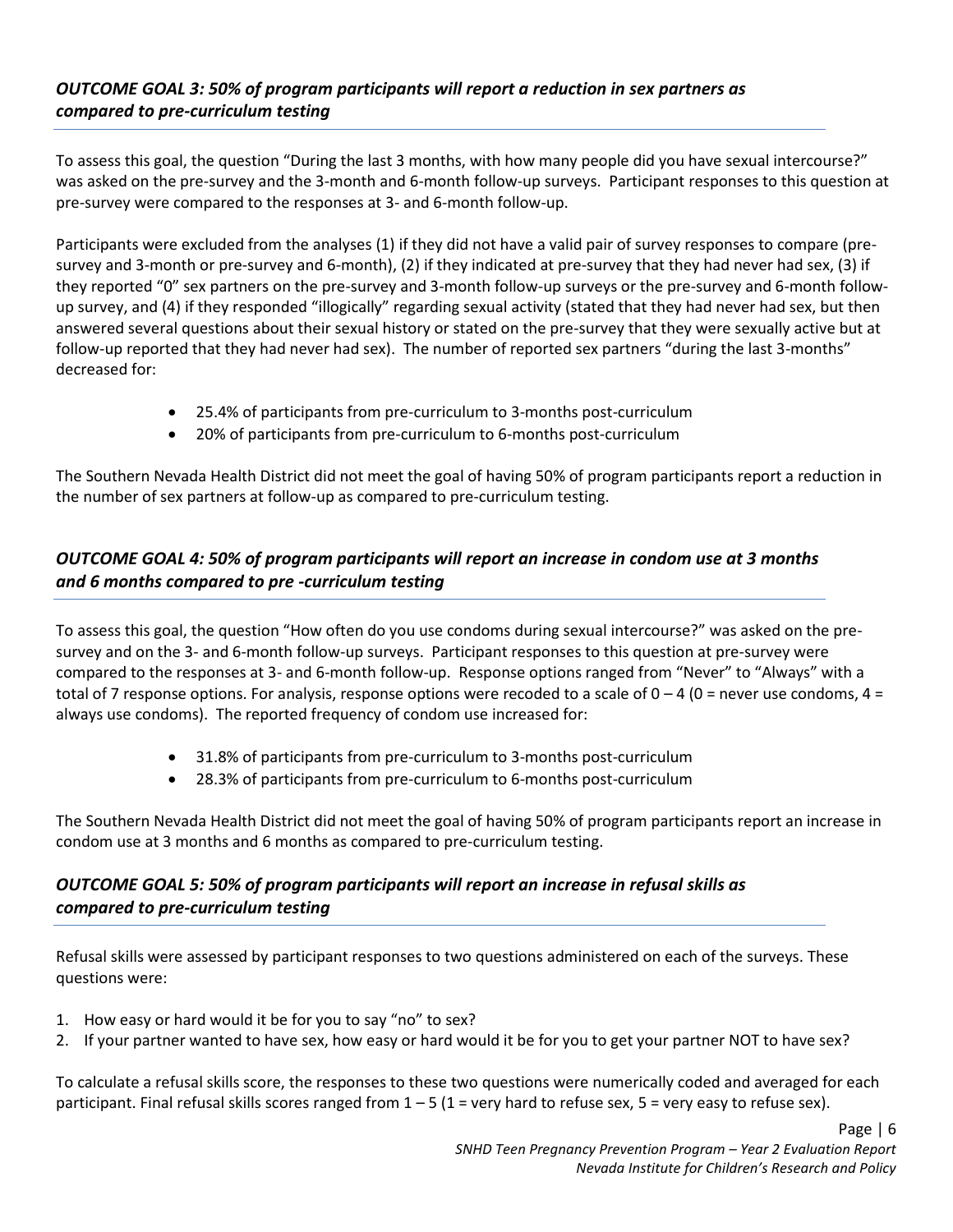Participant refusal skills scores at pre-survey were compared to the refusal skills scores at post-survey and 3- and 6 month follow-up. The refusal skills score increased for:

- 55.4% of participants from pre-survey to post-survey
- 56.1% of participants from pre-survey to 3-month follow-up survey
- 64.2% of participants from pre-survey to 6-month follow-up survey

The Southern Nevada Health District did meet the goal of having 50% of program participants report an increase in refusal skills as compared to pre-curriculum testing. This goal was met at each post-curriculum survey time point.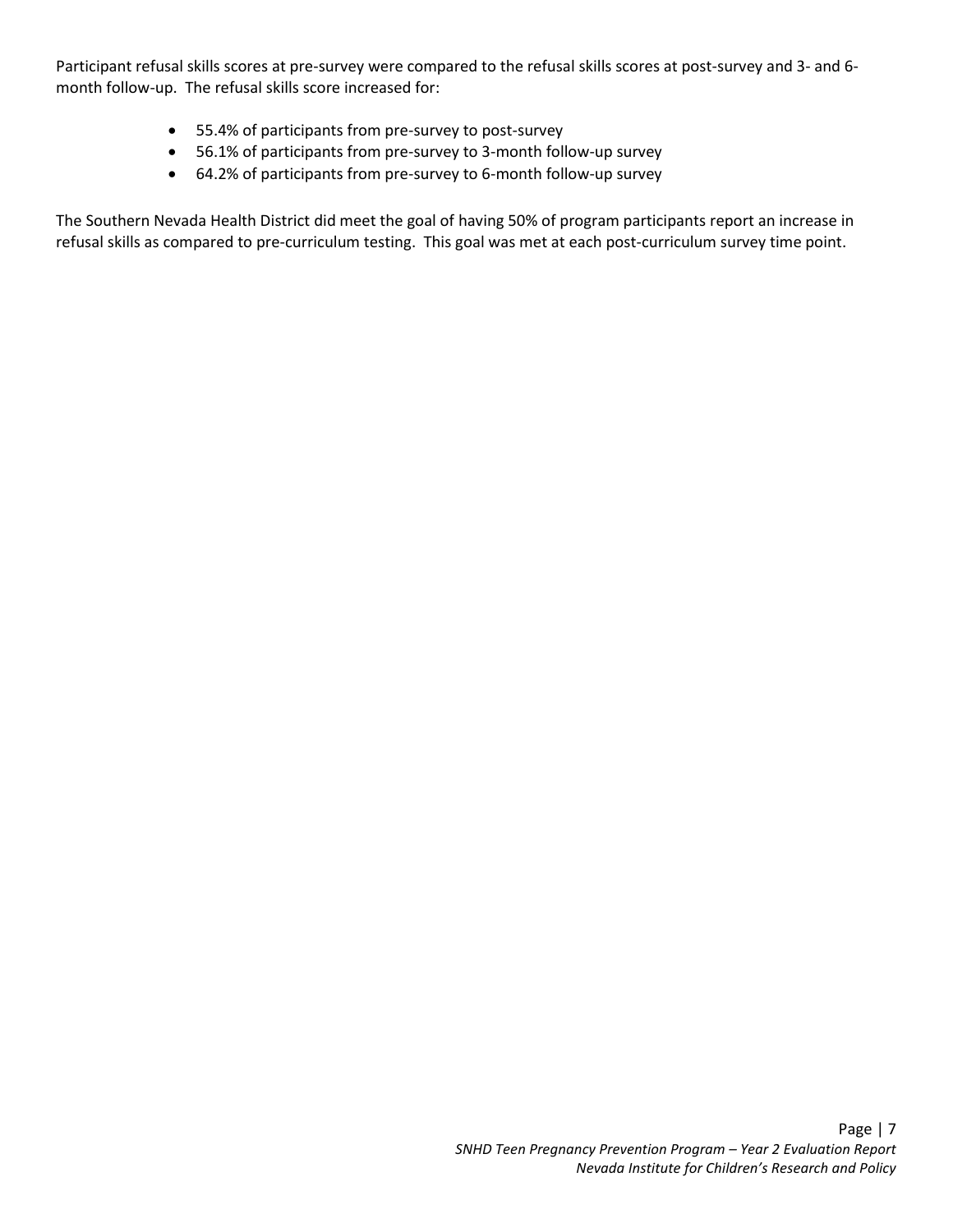# <span id="page-8-0"></span>**2. Introduction**

In the spring of 2011, the Southern Nevada Health District began implementation of two evidence-based curricula with the goal of reducing pregnancy and birth rates, as well as the rate of sexually transmitted infections among adolescents in Southern Nevada. The negative consequences of teenage pregnancy are numerous for both teenage parents and their offspring (Salihu et al., 2011). However, teen pregnancy is not the only negative outcome the Southern Nevada Health District hopes to alleviate with the implementation of these programs. In 2000, it was estimated that almost half of all new sexually transmitted diseases affected young people between the ages of 15 and 24 (Weinstock, Berman & Cates, 2000). The same behaviors that lower the risk of pregnancy – abstinence, consistent and correct use of condoms, and minimizing one's number of sex partners – also reduce the risk of HIV infection. By increasing abstinence and safe sex practices, the Southern Nevada Health District hopes to lower the rate of sexually transmitted infections as well as unplanned pregnancies by 10% by the year 2015 in Nevada.

Incarcerated youth are at exceptionally high risk for negative sexual health outcomes such as teenage pregnancy and HIV infection (Bryan, Schmiege & Broaddus, 2009; Magura, Kang, & Shapiro, 1994). Youth in foster care are also more likely to experience unplanned pregnancies than the general population (McGuinness, Mason, Tolbert, & DeFontaine, 2002). The Southern Nevada Health District is targeting these high risk youth by implementing the Teen Pregnancy Prevention Program in detention, probation, and foster care.

# <span id="page-8-1"></span>**Selected Curricula**

The Southern Nevada Health District is using two evidence-based curricula (Be Proud! Be Responsible! and ¡Cuidate!) to achieve its goals. ¡Cuidate! is an adaptation of the Be Proud! Be Responsible! curriculum tailored for Hispanic and Latino youth.

#### *Be Proud! Be Responsible!*

Be Proud! Be Responsible! is a curriculum developed by Jemmott, Jemmott, and McCaffree. The curriculum was designed to modify behavior and increase knowledge about sexual issues while fostering a sense of responsibility about sexual health. The program is also intended to build a sense of community and instill pride in making safe and healthy decisions. The curriculum is taught in six modules that address knowledge, attitude, and skills regarding sexual decisionmaking. The curriculum is delivered through the format of role-play, group discussions, games, videos, and demonstrations. Originally, the program was designed to be implemented in one five-hour session with 5-6 youths, but it has also been successful with larger groups when split up over the course of multiple sessions (Office of Adolescent Health).

This well-researched curriculum has been shown to increase knowledge about HIV and other sexual health issues as well as impact and increase the intention to abstain from risky behaviors and increase self-reported refusal and negotiation skills (Jemmott, Jemmot & Fong, 1992; Jemmott, Jemmott & Fong; 1998; Morris, Ulmer & Chimnai, 2003; Borawski et al., 2009).

#### *¡Cuidate!*

¡Cuidate!, meaning "take care of yourself," was adapted from the Be Proud! Be Responsible! curriculum by Villarruel, Jemmott, and Jemmott. The program incorporates important Hispanic and Latino cultural beliefs such as familialism and machismo to communicate the importance of risk-reduction and sexual health. The program is delivered in the same format as the Be Proud! Be Responsible! curriculum (Office of Adolescent Health).

Although there is less research available for the iCuidate! curriculum, one evidence-based study found that program participants were less likely than a control group to have sex, and more likely to use condoms consistently (Villarruel, Jemmott & Jemmott, 2006). Based on the success of these programs with males and females and different racial/ethnic groups, these curricula were selected for the Southern Nevada Health District's Teen Pregnancy Prevention Program.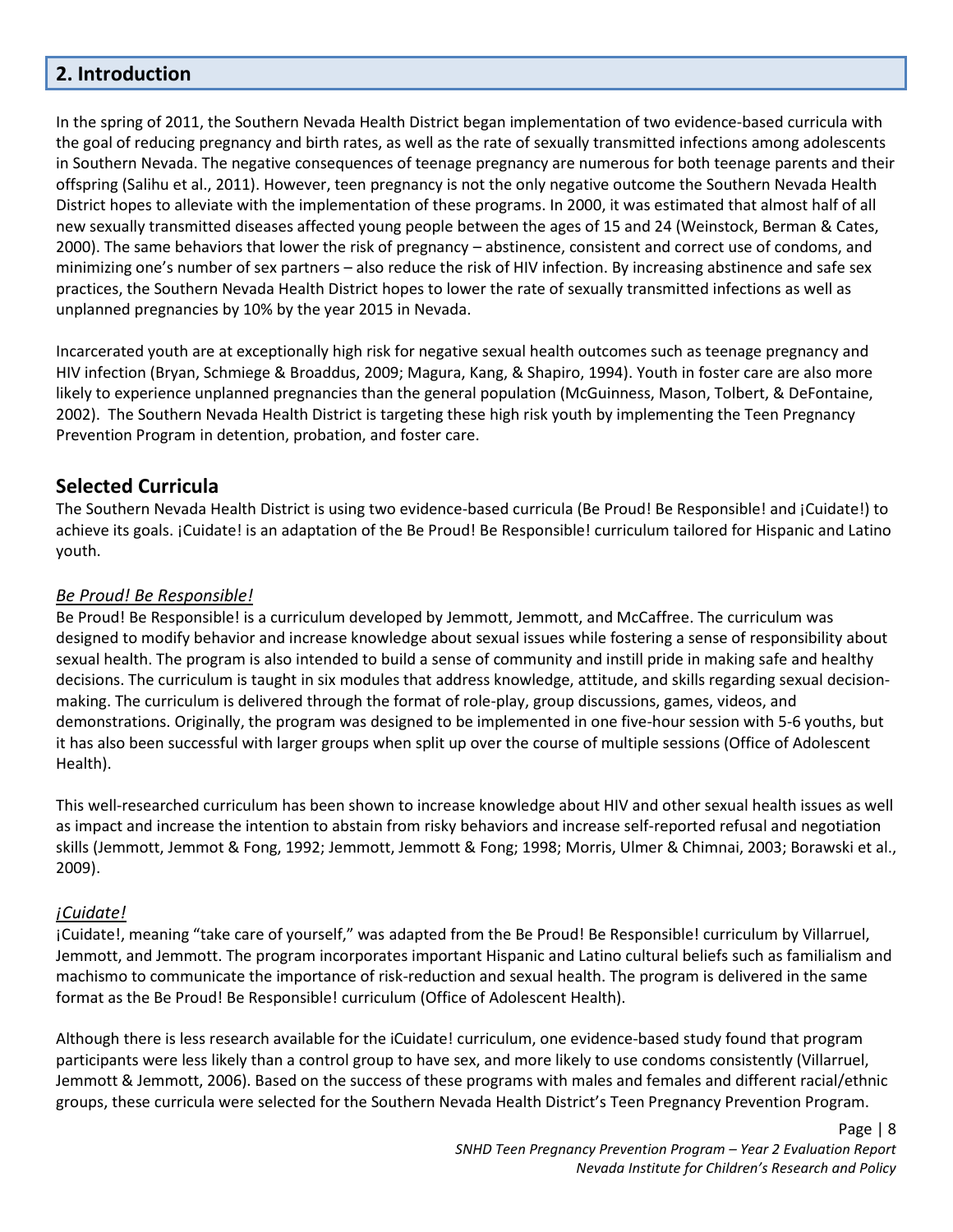# <span id="page-9-0"></span>**Timeline for Year Two**

The Nevada Institute for Children's Research and Policy (NICRP) serves as the outcome evaluator for the Southern Nevada Health District's Teen Pregnancy Prevention Program. NICRP used four surveys (pre-survey, post-survey, 3 month follow-up survey, and a 6-month follow-up survey) to assess whether the Southern Nevada Health District's Teen Pregnancy Prevention Program was meeting its stated program goals.

The pre-survey is completed prior to program participants receiving the curriculum in order to establish a baseline. The post-survey is administered immediately following the completion of the sixth and final module of the curriculum. Follow-up surveys are administered 3- and 6-months after the course completion date. Table 1 illustrates a detailed timeline for Year Two activities related to the outcome evaluation.

| <b>Month</b>    | Date                | <b>Activity</b>                                                      |
|-----------------|---------------------|----------------------------------------------------------------------|
| <b>October</b>  | $10/3/11 - 10/7/11$ | <b>Finalize Outcome Monitoring Tools</b>                             |
|                 | 10/11/11            | Data collection begins at detention site                             |
|                 | 10/18/11            | Data collection begins at probation sites                            |
| <b>December</b> | 12/31/11            | 1 <sup>st</sup> Quarter Ends                                         |
| January         | 1/31/12             | $1st$ Quarter Report Due – Includes analysis of Year 1 Pilot data    |
| <b>March</b>    | $3/13/12 - 4/6/12$  | "Pilot Evaluation" for Detention                                     |
|                 | $3/19/12 - 4/13/12$ | "Pilot Evaluation" for Probation Sites                               |
|                 | 3/31/12             | 2 <sup>nd</sup> Quarter Ends                                         |
| <b>April</b>    | 4/30/12             | $2^{nd}$ Quarter Report Due – Includes analysis of Year 1 Pilot data |
| <b>June</b>     | 6/30/12             | 3rd Quarter Ends                                                     |
| July            | 7/31/12             | 3 <sup>rd</sup> Quarter Report Due                                   |
| <b>August</b>   | 8/13/12             | Data collection ends at detention                                    |
|                 | $8/13/12 - 8/31/12$ | Detention site Year End Evaluation                                   |
|                 | 8/20/12             | Data collection ends at probation sites                              |
|                 | $8/20/12 - 8/31/12$ | <b>Probation Sites Year End Evaluation</b>                           |
| September       | 9/30/12             | <b>Year 2 Evaluation Report Due</b>                                  |

#### **Table 1. Timeline for Year Two**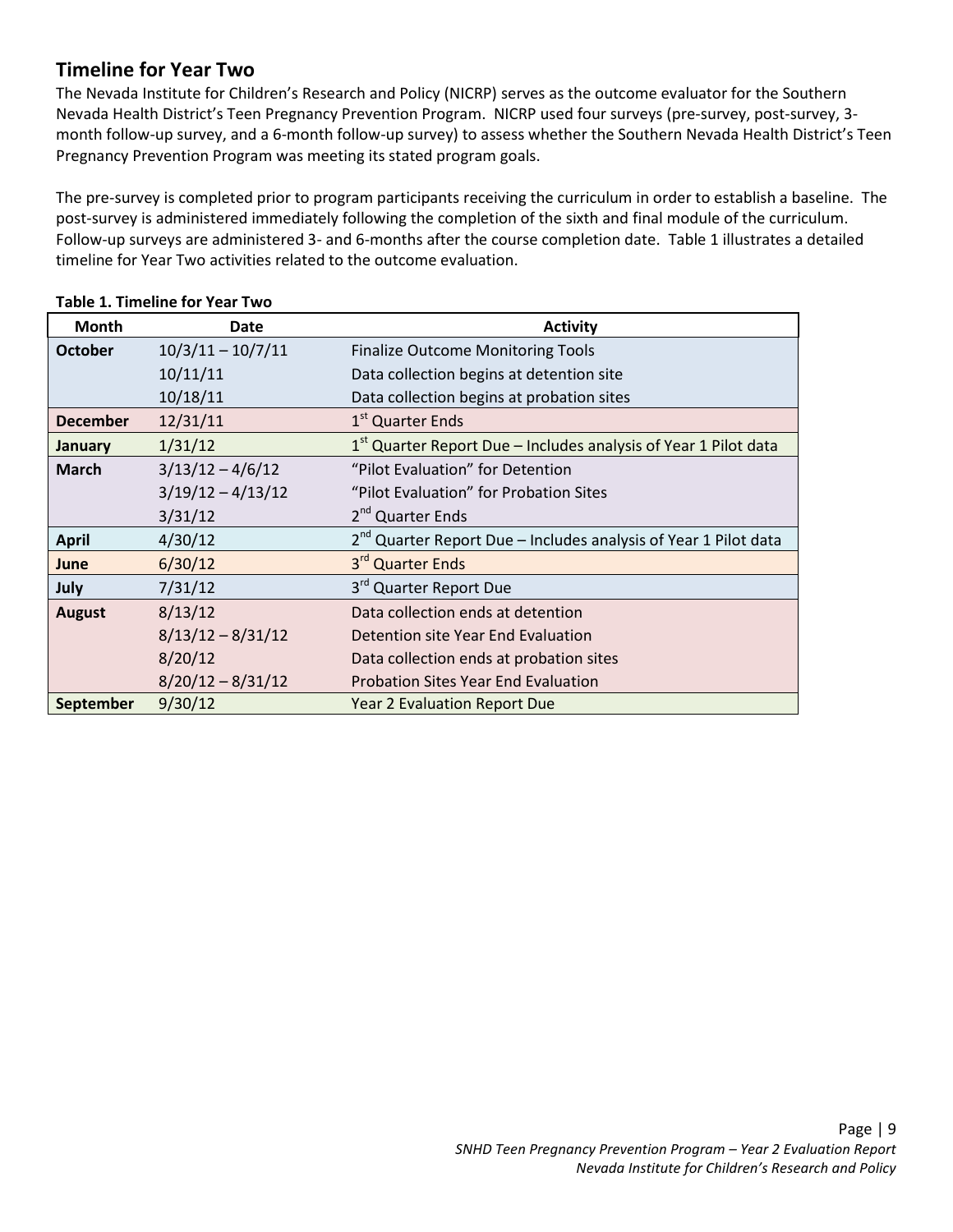### <span id="page-10-0"></span>**3. Outcome Evaluation Plan**

Progress toward the outcome goals of the Southern Nevada Health District's (SNHD) Teen Pregnancy Prevention Program is measured using participant responses to questions on a series of surveys. The pre-survey serves as the baseline measurement for participants and consists of a Sexual History Questionnaire and an Outcome Monitoring Tool. The Sexual History Questionnaire includes questions about participant sexual health and behavior. The Outcome Monitoring Tool includes questions about HIV/ AIDS knowledge, intention to abstain from sex, and self-efficacy in making sexual decisions. The post-survey and follow-up surveys include only the Outcome Monitoring Tool.

#### **Pre-Survey**

Prior to the first day of the course, the pre-survey is administered by the Nevada Institute for Children's Research and Policy (NICRP) staff. The pre-survey consists of a Sexual History Questionnaire and an Outcome Monitoring Tool which together measure baseline knowledge and participant attitudes and behaviors regarding sexual health.

NICRP staff begins the pre-survey administration by reading the participants an informed consent/confidentiality statement which explains their participation in the entire program evaluation process including a discussion of follow-up surveys and the incentive schedule. Youth are asked to indicate whether or not they agree to participate in the evaluation and any questions they have about the evaluation process are answered. If youth do not want to participate in the evaluation but do want to participate in the program they are allowed to complete the curriculum and are not required to complete any surveys. Participants who are willing to participate in the follow-up portion of the evaluation are asked to complete a Contact Information Form. This form allows participants to indicate their preferred method of contact for follow-up survey completion (e.g., phone numbers, addresses, email, and text messages).

After participants have been read the informed consent/confidentiality statement, indicated whether or not they want to participate, and have completed the Contact Information Form, NICRP staff reads the pre-survey aloud to the participants. Upon initial testing of the survey, NICRP recognized great variability in literacy levels for program participants. Therefore, to ensure that all participants have the opportunity to complete the surveys, NICRP reads the survey aloud and asks participants to follow along and mark their responses on the survey. This process also allows NICRP staff to read all definitions for "sex" and "birth control" as indicated on the survey to help ensure consistency in question and response interpretation.

#### **Post-Survey**

NICRP staff administers the post-survey immediately following completion of the last module of the curriculum. The same procedure used for administering pre-surveys is used to administer post-surveys, including reading the informed consent/confidentiality statement and the survey out loud. The post-survey consists of only the Outcome Monitoring Tool and is used to identify changes in attitudes, or knowledge from the pre-survey.

#### **Follow-up Surveys**

Those participants who agree to participate in the follow-up evaluation of the program complete a Contact Information Form during pre-survey administration. This information is used to contact participants for a courtesy call and to complete the 3- and 6-month follow-up surveys.

Participants are contacted one month after course completion for a courtesy call. The purpose of the courtesy call is to remind participants about the 3- and 6-month follow-up surveys, confirm or update participant contact information, and to identify invalid and out of date contact information in order to improve the 3- and 6-month follow-up survey response rates.

NICRP staff begins to attempt to contact participants for their 3- and 6-month follow-up surveys 3 and 6 months after course completion. Although contact may occur via phone, text, email, or letter, all follow-up surveys are conducted over the telephone. Once a participant is reached by phone and agrees to take the survey, they are read the informed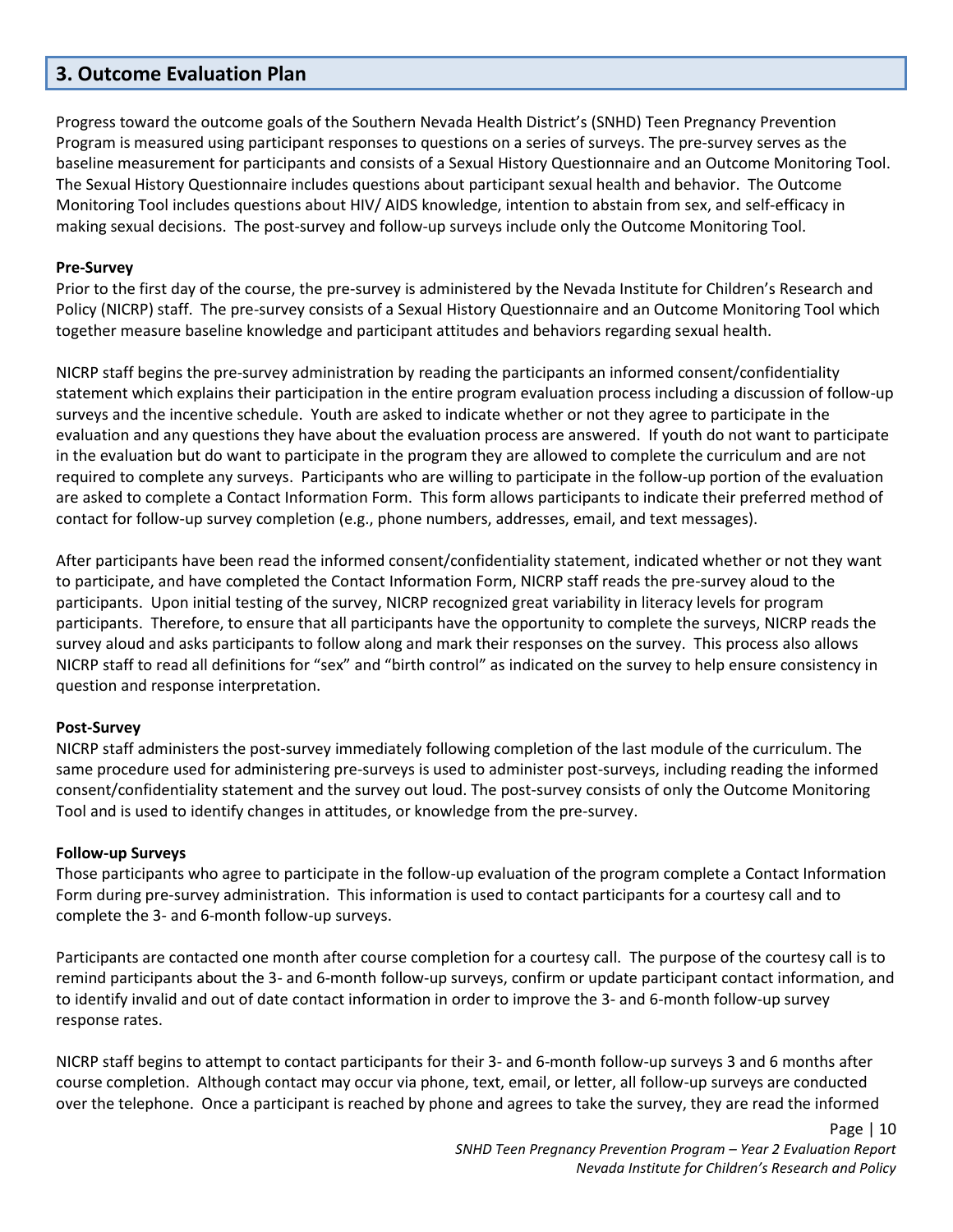consent/confidentiality statement and are asked to verify their date of birth. After 3-month follow-up survey completion, participants are asked to provide any updated contact information and are reminded about the 6-month follow-up survey. Following completion of a follow-up survey, participants are asked if they would like to pick-up their gift card from SNHD or if they would like it mailed to them. This information is then forwarded to SNHD staff so that they can provide the participant with a gift card.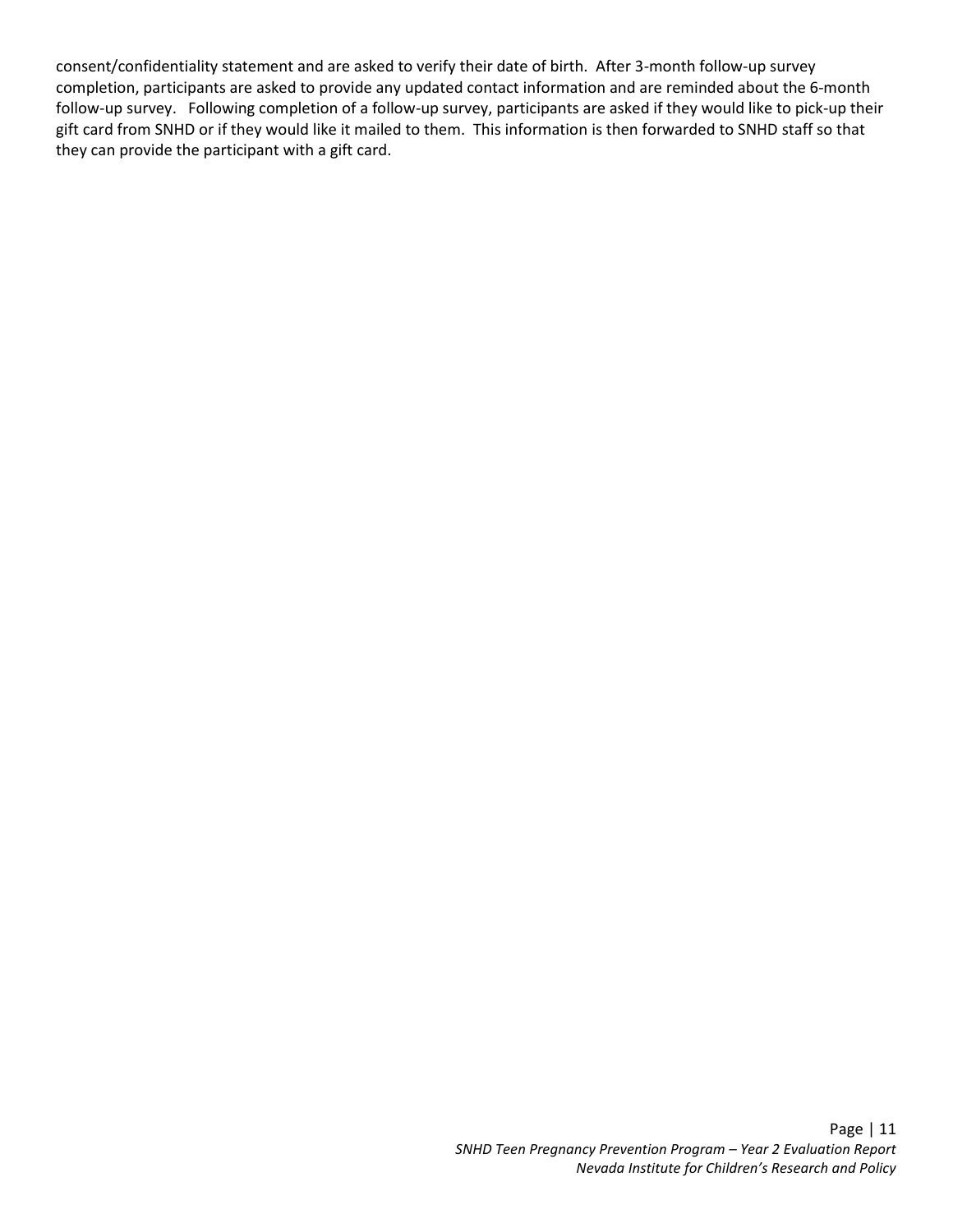# <span id="page-12-0"></span>**4. Participant Demographics**

There were 752 youth who participated in Year Two of the program and of those, 599 (79.7%) completed the course. Following is an overview of demographics for those participants that completed the course. For more detailed information, see Appendix A.

Of the 599 Year Two program participants that completed the course, 448 reported that they were male (74.8%) and 145 reported that they were female (24.2%), 6 participants (1%) chose not to answer when asked their gender. There were a considerably higher percentage of male participants that completed the program in Year Two as opposed to the Year One Pilot (57.1%).

During both the Year One Pilot and Year Two, most of the participants completed the course at detention as compared to probation and foster care. Figure 1 illustrates the percentage of participants completing the program at the different sites by project year.



Figure 1.

Race and Ethnicity were asked separately on the questionnaire but are presented in one graph below. Of the 599 completed Year Two surveys, 481 participants provided data regarding race and 548 participants answered the question about ethnicity. It is interesting to note that of the 175 participants that reported that their ethnicity was Hispanic/Latino, 91 (52%) did not indicate their race. On the other hand, of the 399 participants that indicated that they were not Hispanic/Latino, only 4 (1%) did not indicate their race. It is possible that those participants that indicated that they were Hispanic/Latino felt as though this sufficiently described their racial identity.

The reported race and ethnicity distributions of program participants in Year Two are very similar to those of the Year One Pilot. See Figure 2 for information regarding reported race and ethnicity by program year.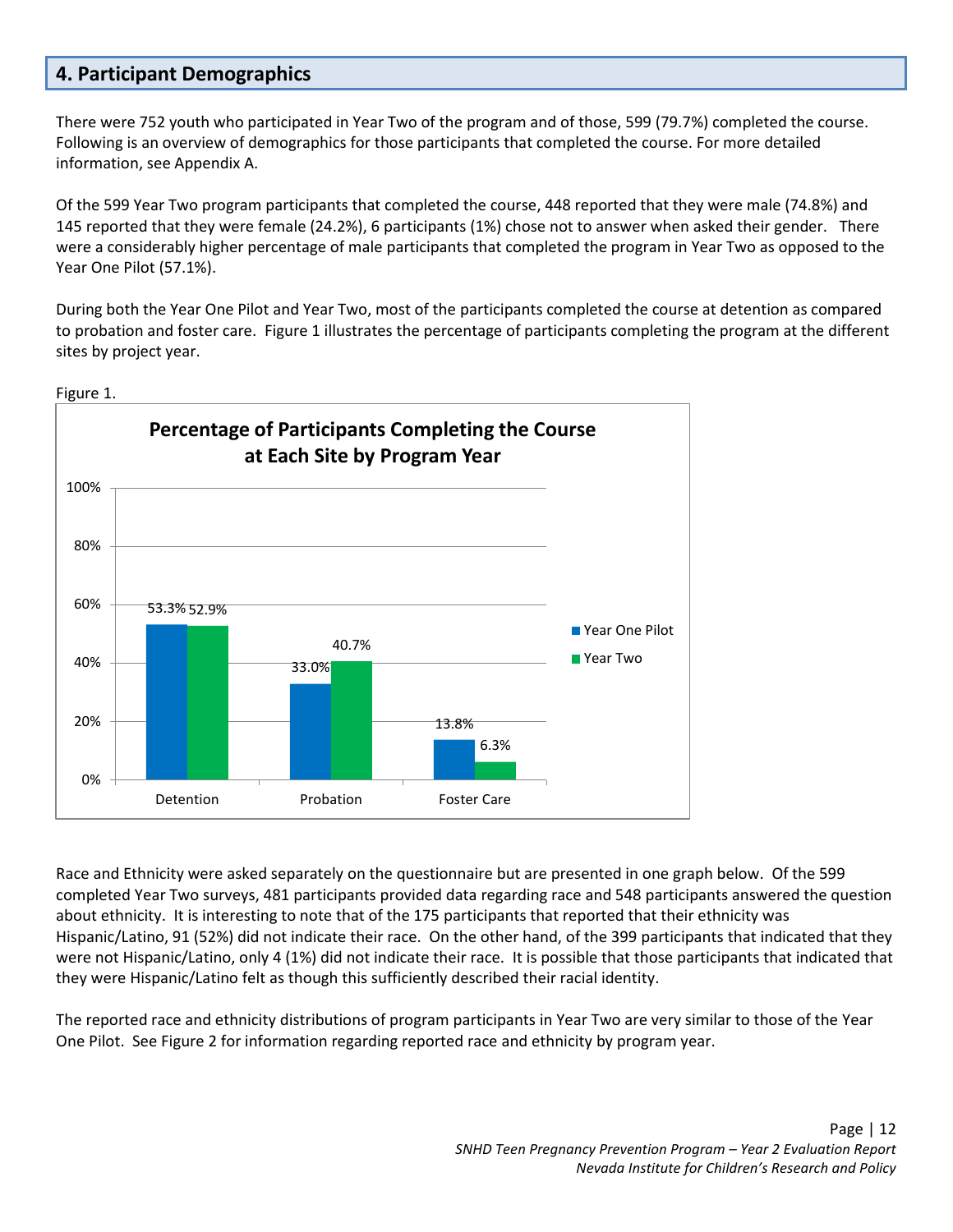

Note: Missing cases include those that did not provide a response when asked for their race. Multiple Race refers to those participants that checked that they were Multiple Race and those that checked more than one box when indicating what race they were. Other refers to those participants that chose to write the race that they identified with on the form rather than checking a box.

Participants were also asked to report their current grade level in school. Of the 599 Year Two participants that completed the program, 564 (94.2%) provided a grade level or reported that that they were not currently enrolled in school. The majority of the participants reported that they were in the  $11<sup>th</sup>$  grade. This was true for both the Year One Pilot (21.8%) and Year Two (24%). (See Appendix A for full results).

In an attempt to understand the proportion of participants who may be linguistically isolated, participants were asked about the language/languages most often spoken at home. Participants were able to check both English and Spanish. Of the 599 Year Two participants that completed the course, 380 (63.4%) participants indicated that they spoke English at home, 120 (20%) participants indicated that they spoke both English and Spanish at home, 48 (8%) participants indicated that they spoke Spanish at home, and 4 (.7%) participants did not indicate which language they spoke when at home or with their family. Additionally, 4 participants reported that they spoke other languages in addition to English or Spanish at home (See Appendix A for full results).

As family structure can also be a risk factor associated with poor sexual health, a question was asked about whether or not the participant came from a single parent household. Of the 599 Year Two participants that completed the course, 266 (44.4%) participants reported they did *not* live in a "single-parent" household, 279 (46.6%) reported that they lived in a "single-parent" household, and 54 participants (9%) did not respond to the question (See Appendix A for full results).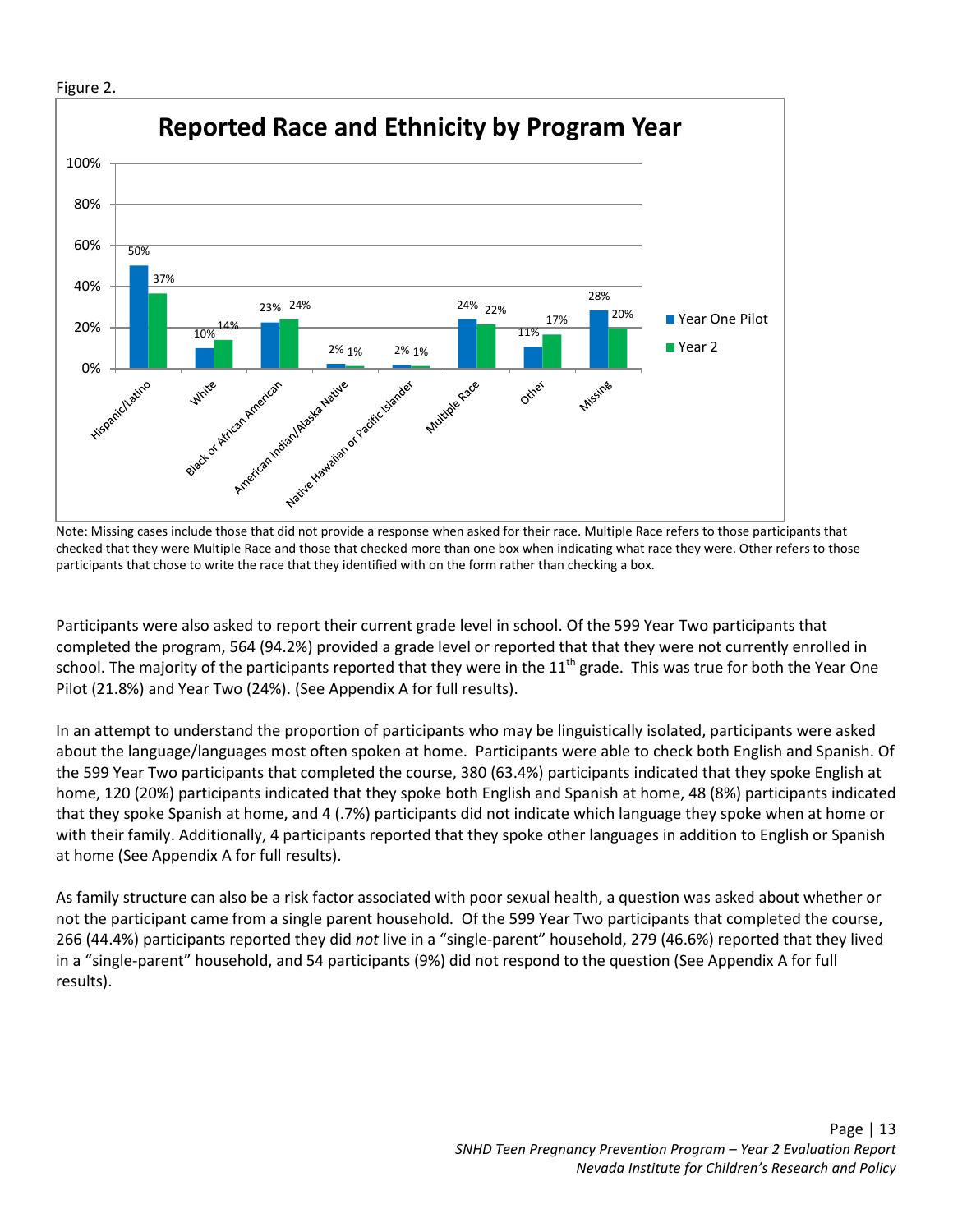## <span id="page-14-0"></span>**5. Progress toward Outcome Goals**

Progress toward the 5 outcome goals for the program is addressed in the sections that follow. Within each section, the outcome goal is stated, the methodology used to measure the goal is described, the results of the analyses are reported, and the progress toward the goal is summarized. If possible, within the goal summary, a comparison is made to the Year One Pilot data. Because the methodology used to measure some of the goals has been modified, these comparisons may not be available or appropriate for all of the goals.

In assessing the progress toward the outcome goals, only the Year Two data for those participants that completed the course were included in the analyses. If additional exclusion criteria were used to determine the outcome goal status, it is noted within the particular section.

#### <span id="page-14-1"></span>**Outcome Goal One**

*80% of program participants will report an increase in knowledge about HIV/AIDS transmission and prevention immediately following curriculum*

Be Proud! Be Responsible! has consistently shown to increase participants' knowledge about HIV and other STIs, including behaviors that increase risk. Morris, Ulmer and Chimnai (2003) found that the average score on an inventory similar to the one used in our evaluation increased from 62%- 84%. The True/False format has consistently been used by other researchers as well to demonstrate an increase in HIV knowledge resulting from the Be Proud! Be Responsible! curriculum (Jemmott, Jemmott & Fong, 1998; Borawski et al., 2009; Jemmott, Jemmott, & Fong, 1992).

#### <span id="page-14-2"></span>*Methods*

The first outcome goal is for 80% of program participants to demonstrate an increase in knowledge about HIV transmission and prevention immediately following the curriculum. Participant knowledge of HIV/AIDS transmission and prevention was measured through the administration of 10 True/False statements. The 10 True/False statements were administered to participants at pre-survey (prior to the start of the curriculum) and post-survey (immediately following the last module in the curriculum). An increase in knowledge was defined as correctly answering at least one additional question on the post-survey than was answered on the pre-survey.

A pre- and post-survey HIV/AIDS knowledge score was calculated for each participant based on the number of correctly answered True/False items. A "change in knowledge" score was then calculated by subtracting the pre-survey score from the post-survey score. The "change in knowledge" score indicates whether a participant's score increased, decreased, or did not change from pre- to post-survey and if it did change, by how much. This "change in knowledge" score is reported to indicate what percentage of participants showed an increase, decrease, and no change in knowledge with regard to HIV/AIDS transmission and prevention. Additionally, a paired samples t-test was conducted to determine if there was a significant difference between the pre- and post-survey scores.

Participants were only included in these analyses if they completed the course, had a valid pre- and post-survey, and did not earn a perfect score (10/10) on the pre-survey knowledge assessment.

#### <span id="page-14-3"></span>*Results*

Of those participants that completed the course, 525 had a valid pre-survey score, 538 had a valid post-survey score, and 483 had a valid score on both the pre-survey and the post-survey. Of those participants with a valid pre- and postsurvey score, 54 earned a perfect score of 10/10 on the pre-survey and were excluded from the analysis. Therefore, 429 participants (483 minus 54) were included in the analysis of progress toward this goal.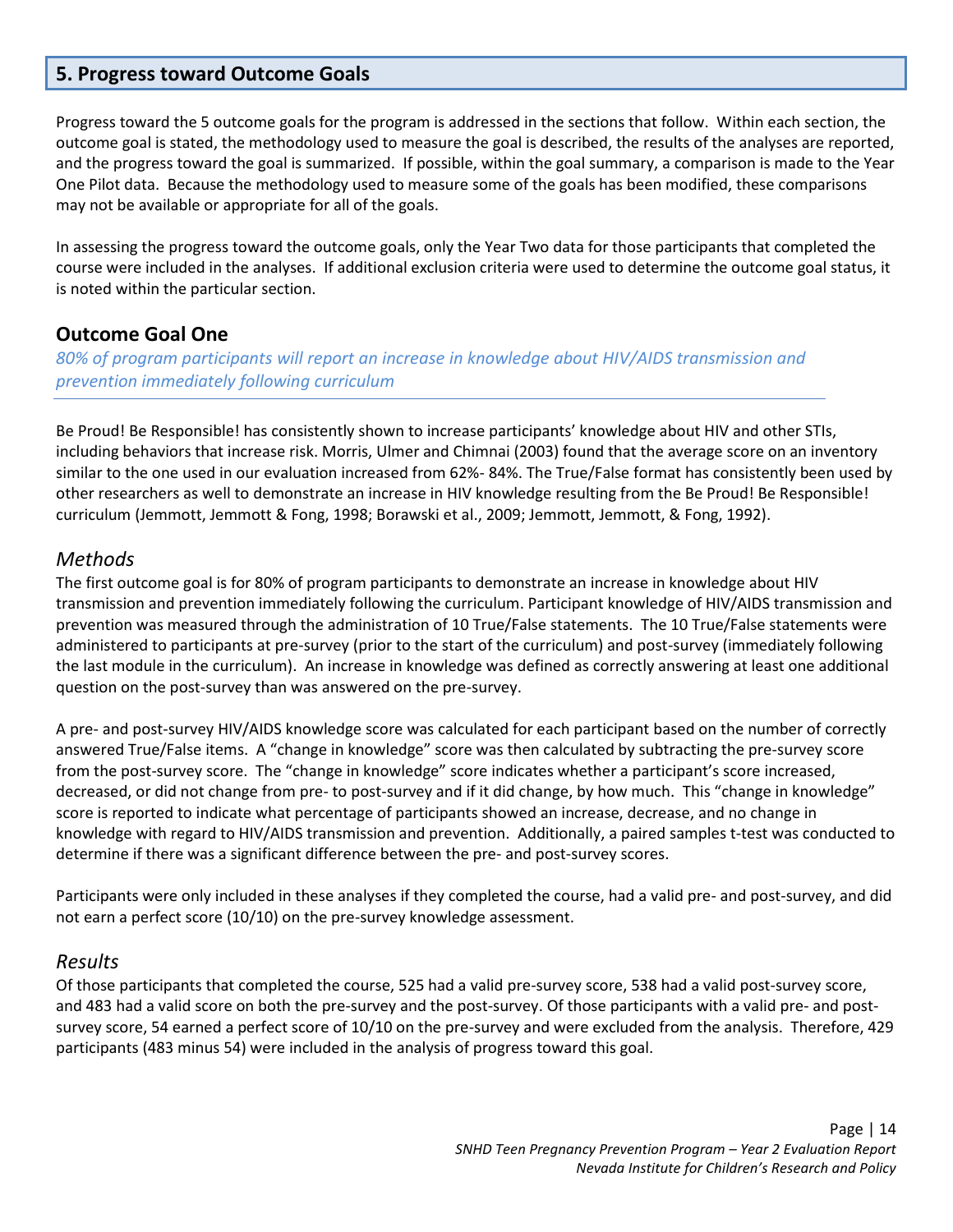Of the 429 participants included in the analysis, 76% (326) demonstrated an increase in knowledge about HIV/AIDS transmission and prevention following the course. 6.1% (26) of the participants demonstrated a decrease in knowledge following the course, and 17.9% (77) demonstrated no change in knowledge immediately following the course.

As seen in Table 2, of the three sites at which the curricula are delivered, program participants from detention demonstrated the largest increase in knowledge with 78.4% of participants from this site demonstrating an increase in HIV/AIDS knowledge.

| <b>Change in HIV/AIDS</b><br><b>Knowledge</b>                                                                                                                                                                        | <b>All Sites</b><br>$(n=429)$ | <b>Detention</b><br>$(n=231)$ | <b>Probation</b><br>$(n=171)$ | <b>Foster Care</b><br>$(n=27)$ |  |  |
|----------------------------------------------------------------------------------------------------------------------------------------------------------------------------------------------------------------------|-------------------------------|-------------------------------|-------------------------------|--------------------------------|--|--|
| <b>Increase in Knowledge</b>                                                                                                                                                                                         | 76% (326)                     | 78.4% (181)                   | 73.6% (126)                   | 70.4% (19)                     |  |  |
| <b>No Change in Knowledge</b>                                                                                                                                                                                        | 17.9% (77)                    | 16% (37)                      | 19.9% (34)                    | $22.2\%$ (6)                   |  |  |
| <b>Decrease in Knowledge</b>                                                                                                                                                                                         | $6.1\%$ (26)                  | $5.6\%$ (13)                  | $6.5\%(11)$                   | $7.4\%(2)$                     |  |  |
| <b>Total</b>                                                                                                                                                                                                         | 100% (429)                    | 100% (231)                    | 100% (171)                    | 100% (27)                      |  |  |
| Note. Only those participants that completed the course, had valid pre and post-survey scores, and did not<br>receive a perfect score (10/10) on the pre-survey knowledge assessment were included in this analysis. |                               |                               |                               |                                |  |  |

#### **Table 2. Change in HIV/AIDS Knowledge across All Sites**

The average score out of ten for the HIV/AIDS True/False statements was examined for all sites. For all participants, regardless of the program site, the average score prior to the course across all sites was 79% (7.9 correct out of 10 possible points) and the average score after the course was 91% (9.1 correct out of 10 possible points). In addition, a paired samples t-test was performed on the total scores from the pre and post-surveys. The average score improved by 1.24 (SD=1.23), and the results from the paired t-test [*t*(428)=20.75, *p*<.000] show a statistically significant difference between the pre and post-test scores indicating that overall, participants scores significantly improved after participation in the course.

As seen in Table 3, program participants from detention demonstrated the largest average HIV/AIDS knowledge change score (1.3 points).

#### **Table 3. Difference between Pre and Post Scores**

| <b>Overall Difference Between</b><br><b>Average Pre and Post Scores</b>                                                                                                                                                                                                                       | <b>All Sites</b><br><b>Detention</b><br>$(n=429)$<br>$(n=231)$ |                                                              | <b>Probation</b><br>$(n=171)$ | <b>Foster Care</b><br>$(n=27)$ |  |  |  |
|-----------------------------------------------------------------------------------------------------------------------------------------------------------------------------------------------------------------------------------------------------------------------------------------------|----------------------------------------------------------------|--------------------------------------------------------------|-------------------------------|--------------------------------|--|--|--|
|                                                                                                                                                                                                                                                                                               |                                                                | $+1.24$ (SD= 1.23)   +1.30 * (SD= 1.20)   +1.23 * (SD= 1.30) |                               | $+.74*(SD=1.06)$               |  |  |  |
| Note. Only those participants that completed the course, had valid pre and post-survey scores, and did not receive a perfect<br>score (10/10) on the pre-survey knowledge assessment were included in this analysis.<br>*Indicates that this difference is statistically significant at p<.01 |                                                                |                                                              |                               |                                |  |  |  |

# <span id="page-15-0"></span>*Progress Summary*

With 76% of Year Two program participants demonstrating an increase in knowledge about HIV/AIDS transmission and prevention, the Southern Nevada Health District was close, but did not meet their goal of 80% of program participants reporting an increase in knowledge about HIV/AIDS transmission and prevention immediately following curriculum.

As seen in Figure 1, this goal was met during the Year One Pilot. However, it is important to note that there was almost two and a half times the number of participants included in the Year Two sample (n = 429) as compared to the Year One Pilot sample (n = 176). This suggests that the Year Two finding might be a more accurate illustration of the impact of the curriculum on knowledge about HIV/AIDS transmission and prevention.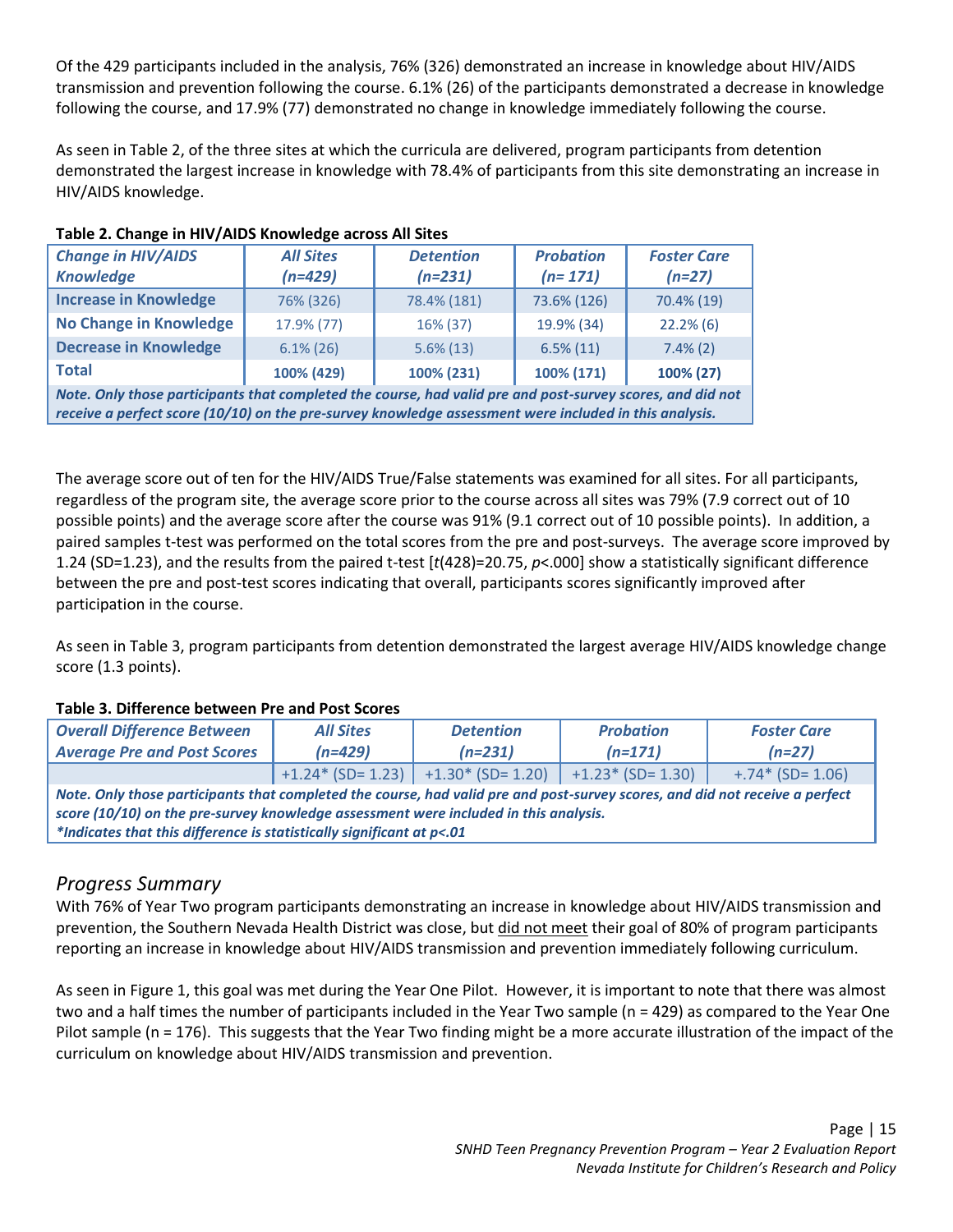

# <span id="page-16-0"></span>**Outcome Goal Two**

*65% of program participants will report an increase in intention to abstain from sex at least 6 months post curriculum*

Both of the curricula used in the Teen Pregnancy Prevention Program have successfully increased intention to abstain from sex as evidenced in previous studies. Jemmott, Jemmott, and Fong (1992) showed that participants reported an increased intention to abstain following the Be Proud! Be Responsible! course, while Villarruel, Jemmott, and Jemmott (2006) had the same results when testing the iCuidate! curriculum. Both of these studies have shown that the two curricula successfully increased intention to abstain in treatment participants as compared to a control group which did not receive the program.

# <span id="page-16-1"></span>*Methods*

The second outcome goal is for 65% of program participants to report an increase in intention to abstain from sex at least 6 months post-curriculum as compared to pre-curriculum testing. This goal was assessed by comparing participant responses to the question, "Do you intend to have sexual intercourse in the next year, if you have the chance?" at presurvey, to participant responses to the same question at 3- and 6-month follow up. Response options ranged from 1 ("Yes, definitely") to 4 ("No, definitely not").

A participant's change in intention to abstain was determined by subtracting the pre-survey response score from the post-survey response score. A negative score was deemed an increase in intention to abstain (participant was LESS LIKELY to have sex in the year as compared to pre-survey) and a positive score was deemed a decrease in intention to abstain from sex (participant was MORE LIKELY to have sex in the next year as compared to pre-survey).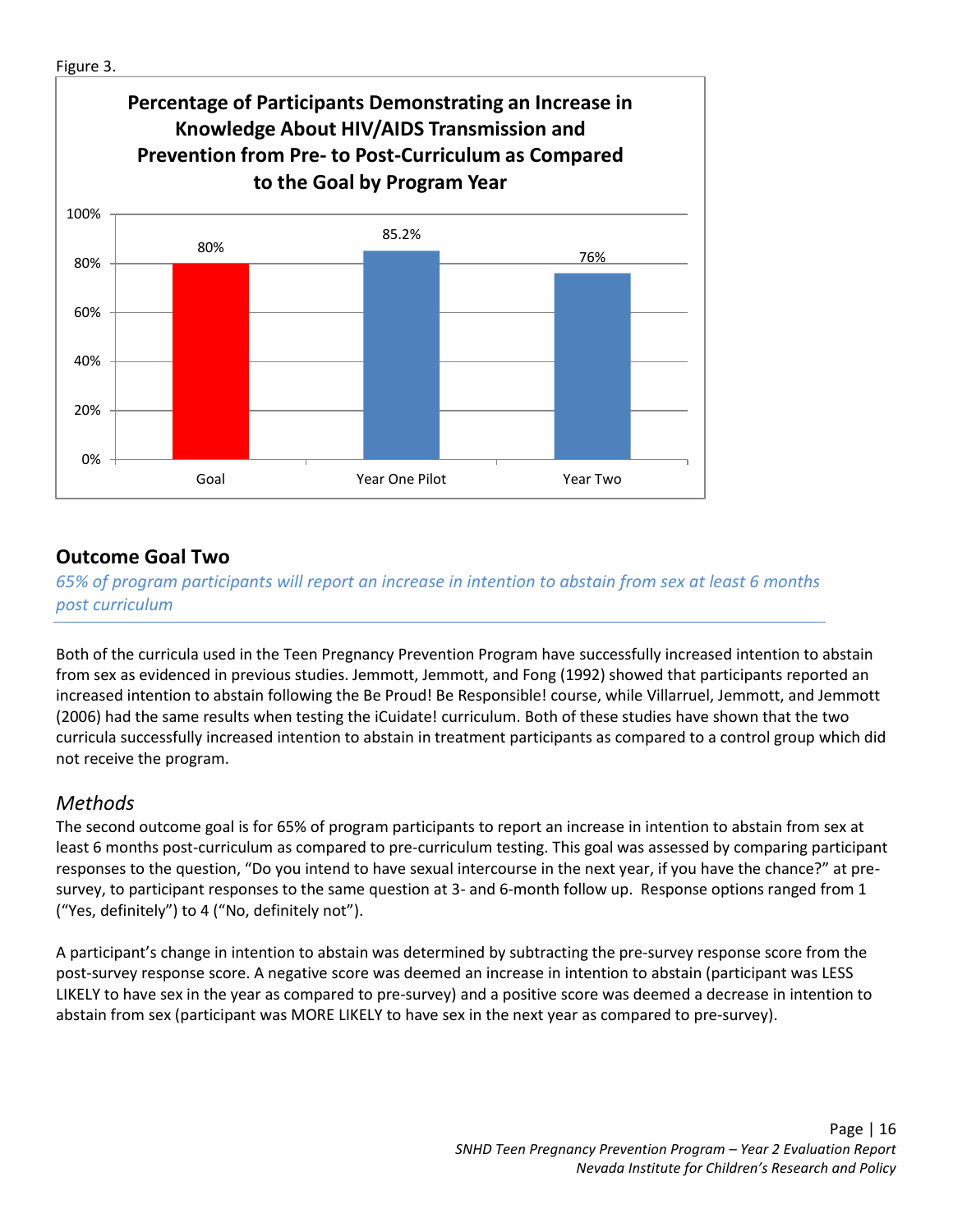# <span id="page-17-0"></span>*Results*

Of the participants that completed the course, 501 had valid responses to the intention question on both the pre- and post-survey, 156 had valid responses on both the pre-survey and 3-month follow-up survey, and 88 had valid responses on both the pre-survey and 6-month follow-up survey. Participants were excluded from the analyses measuring this goal if, at pre-survey, they responded "No, definitely not" to the question, "Do you intend to have sexual intercourse in the next year, if you have the chance?" They were excluded because their intention to abstain could not increase. This exclusion criterion eliminated 19 participants from the pre- to post-survey comparison, 6 participants from the presurvey to 3-month follow-up survey, and 3 participants from the pre-survey to 6-month follow-up survey comparison.

As seen in Table 4, as compared to pre-survey, 26.6% (128) of the participants reported an increase in their "intention to abstain" at post-survey, 31.3% (47) reported an increase at 3-month follow-up, and 29.4% (25) reported an increase at 6-month follow-up.

| <b>Change in Intention</b>    | <b>Post</b><br>$(n=482)$ | 3-Months<br>$(n=150)$ | <b>6-Months</b><br>$(n=85)$ |
|-------------------------------|--------------------------|-----------------------|-----------------------------|
| <b>Increase in Intention</b>  | 26.6% (128)              | 31.3% (47)            | 29.4% (25)                  |
| <b>No Change in Intention</b> | 64.7% (312)              | 58.7% (88)            | 60% (51)                    |
| <b>Decrease in Intention</b>  | $8.7\%$ (42)             | 10% (15)              | $10.6\%$ (9)                |
| <b>Total</b>                  | 100% (482)               | 100% (150)            | 100% (85)                   |

#### **Table 4. Change in Intention to Abstain from Pre-Survey**

Note. Participants were excluded from the analyses if they did not provide valid data on the pair of surveys being compared and responded "No, definitely not" when asked at pre-survey, "Do you intend to have sexual intercourse in the next year, if you have the chance?"

A higher percentage of participants who completed the curriculum at probation increased in their intention to abstain at all follow-up time points than those who completed the curriculum at detention or foster care. See Table 6.

|                              | <b>Detention</b> |         |         | <b>Probation</b> |         |         | <b>Foster Care</b> |         |           |
|------------------------------|------------------|---------|---------|------------------|---------|---------|--------------------|---------|-----------|
|                              | <b>Post</b>      | 3-Month | 6-Month | Post             | 3-Month | 6-Month | Post               | 3-Month | 6-Month   |
| <b>Increase in Intention</b> | 23.4%            | 29.8%   | 29.2%   | 32.4%            | 35.6%   | 36.7%   | 19.3%              | n/a     | n/a       |
|                              | (63)             | (25)    | (14)    | (59)             | (21)    | (11)    | (6)                |         |           |
| <b>No Change in</b>          | 67.7%            | 60.7%   | 58.3%   | 61%              | 54.2%   | 53.3%   | 61.3%              | n/a     | n/a       |
| <b>Intention</b>             | 182)             | (51)    | (28)    | (111)            | (32)    | (16)    | (19)               |         |           |
| Decrease in Intention        | 9.0%             | 9.5%    | 12.5%   | 6.6%             | 10.2%   | 10%     | 19.3%              | n/a     | n/a       |
|                              | (24)             | (8)     | (6)     | (12)             | (6)     | (3)     | (6)                |         |           |
| <b>Total Participants</b>    | 100%             | 100%    | 100%    | 100%             | 100%    | 100%    | 100%               | $(n=7)$ | $(n = 7)$ |
|                              | (269)            | (84)    | (48)    | (182)            | (59)    | (n=30)  | (31)               |         |           |

#### **Table 5. Change in Intention to Abstain from Pre-Survey Across Sites**

Note. Participants were excluded from the analyses if they did not provide valid data on the pair of surveys being compared and responded "No, definitely not" when asked at pre-survey, "Do you intend to have sexual intercourse in the next year, if you have the chance?"

A repeated measures ANOVA with a Greenhouse-Geisser correction indicated that there was a statistically significant difference among the pre-surveys, post-surveys, 3-month follow-up surveys, and 6-month follow-up surveys with regard to the intention to abstain score, *F (3, 177*) = 4.15 at *p* < .01.

Post hoc tests using the Bonferroni correction indicated a statistically significant difference between the pre-survey (*M* = 1.35, *SD* = .55) and the post-survey (M = 1.63, SD = .74) at *p* < .05. There was also a statistically significant difference between the pre-survey and the 3-month follow-up survey (*M* = 1.63, *SD* = .74) at *p* < .01. This indicates that intention to abstain from sex significantly increased post-curriculum and 3-months after course completion as compared to precurriculum testing. Although participant intention to abstain from sex increased at the 6-month follow-up as compared to pre-curriculum, these differences were not statistically significant.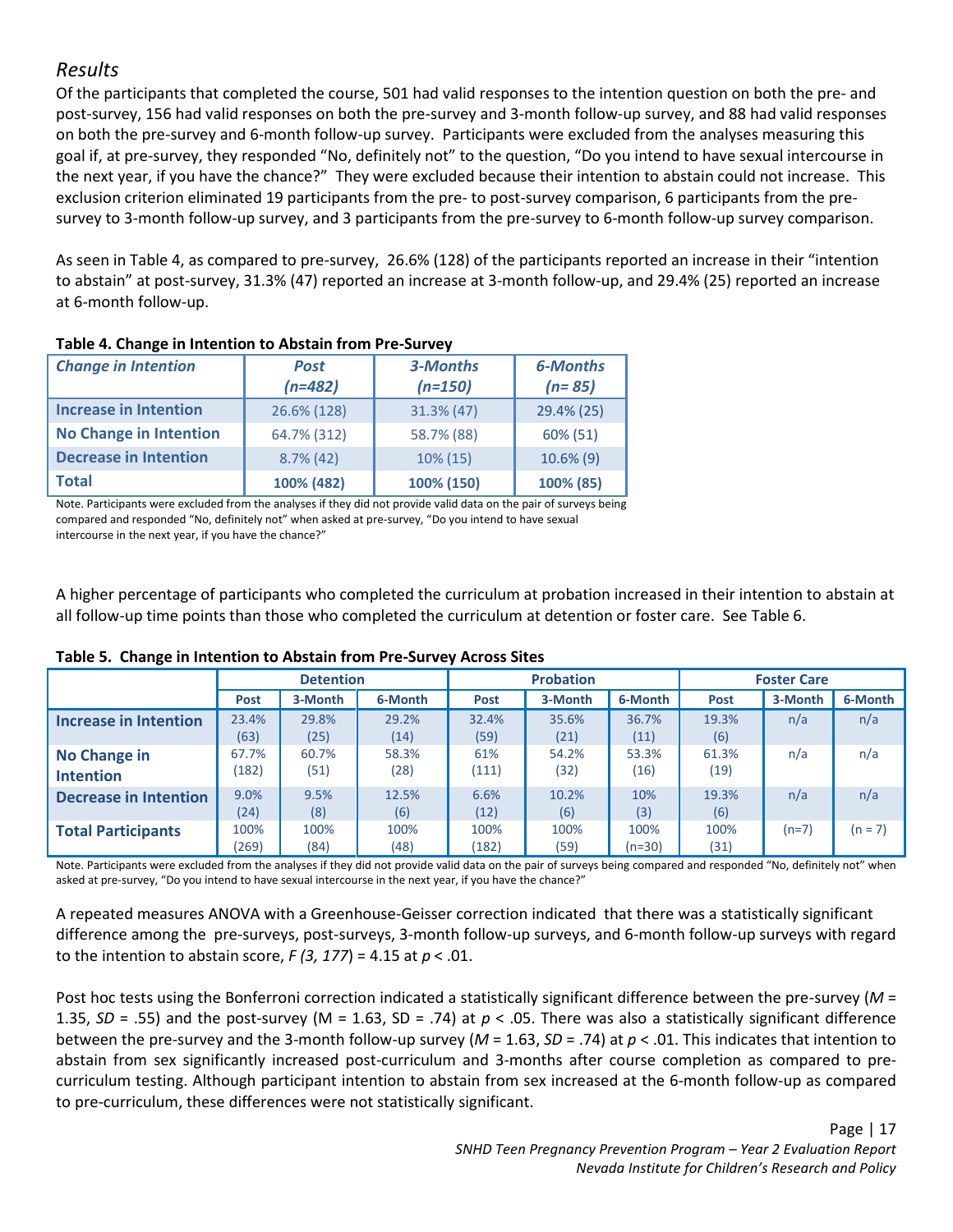#### **Table 6. Average Intention Response Score Across Survey Time Points**

|                                      |             | <b>Pre-Survey</b><br>$(n=60)$ | <b>Post-Survey</b><br>$(n=60)$ |     | <b>3-Month Follow-Up</b><br><b>Survey</b><br>$(n=60)$ |     | <b>6-Month Follow-Up</b><br><b>Survey</b><br>$(n=60)$ |           |          |                  |
|--------------------------------------|-------------|-------------------------------|--------------------------------|-----|-------------------------------------------------------|-----|-------------------------------------------------------|-----------|----------|------------------|
|                                      | M           | <i>SD</i>                     | M                              | SD  | M                                                     | SD  | M                                                     | <b>SD</b> | F(3,177) | $\boldsymbol{p}$ |
| Intention to<br><b>Abstain Score</b> | $1.35^{ab}$ | .55                           | 1.63 <sup>a</sup>              | .74 | 1.63 <sup>b</sup>                                     | .64 | 1.55                                                  | .62       | 4.15     | $.001*$          |

**\*Mean difference is significant at the .01 level.**

**Note: Cells sharing the same superscript statistically significantly differ; Averages and standard deviations given for only those participants that provided an answer to the question on all 4 surveys and excludes those participants who responded, "No, definitely not" when asked at pre-survey, "Do you intend to have sexual intercourse in the next year, if you have the chance?"**

### <span id="page-18-0"></span>*Progress Summary*

The Southern Nevada Health District did not meet the goal of having 65% of Year Two program participants report an increase in intention to abstain from sex at least 6 months post-curriculum. The highest percentage of participants reporting an increase in intention to abstain as compared to pre-survey was seen at 3-months post curriculum (31.3%). Although the goal was not met, intention to abstain did statistically significantly increase from pre-survey to post-survey and from pre-survey to 3-months follow-up.

A direct comparison between Year Two and Year One Pilot progress on this goal is not available. The question used to evaluate the progress toward this goal changed beginning with Year Two. During the Year One Pilot, this goal was assessed using the question, "How likely is it that you will have sex in the next 3 months?" Response options for the question were presented as a Likert scale ranging from  $1 - 5$ ,  $(1 =$  "Very Unlikely",  $5 =$  "Very Likely").

# <span id="page-18-1"></span>**Outcome Goal Three**

*50% of program participants will report a reduction in sex partners as compared to pre-curriculum testing*

In previous studies, participants who received the Be Proud! Be Responsible! curriculum have reported having fewer sex partners in the 3 months after receiving the training as compared to the 3 months prior to the training (Jemmott, Jemmott, & Fong, 1992).

# <span id="page-18-2"></span>*Methods*

The third outcome goal is for 50% of program participants to report a reduction in sex partners as compared to precurriculum testing. To assess this goal, the question "During the past 3 months, with how many people did you have sexual intercourse?" was asked on the pre-survey and the 3-month and 6-month follow-up surveys.

Based on their survey responses, certain participants were excluded from the analyses used to assess this goal. The conditions for exclusion from analysis included (1) participants who did not have valid pre-survey and 3-month follow-up survey scores or pre- survey and 6-month follow-up scores, (2) participants who indicated at pre-survey that they had never had sex, (3) participants who reported "0" sex partners on the pre-survey and 3-month follow-up surveys or the pre-survey and 6-month follow-up surveys, and (4) participants who responded "illogically" regarding sexual activity (stated that they had never had sex, but then answered several questions about their sexual history or stated on the pre-survey that they were sexually active but at follow-up reported that they had never had sex).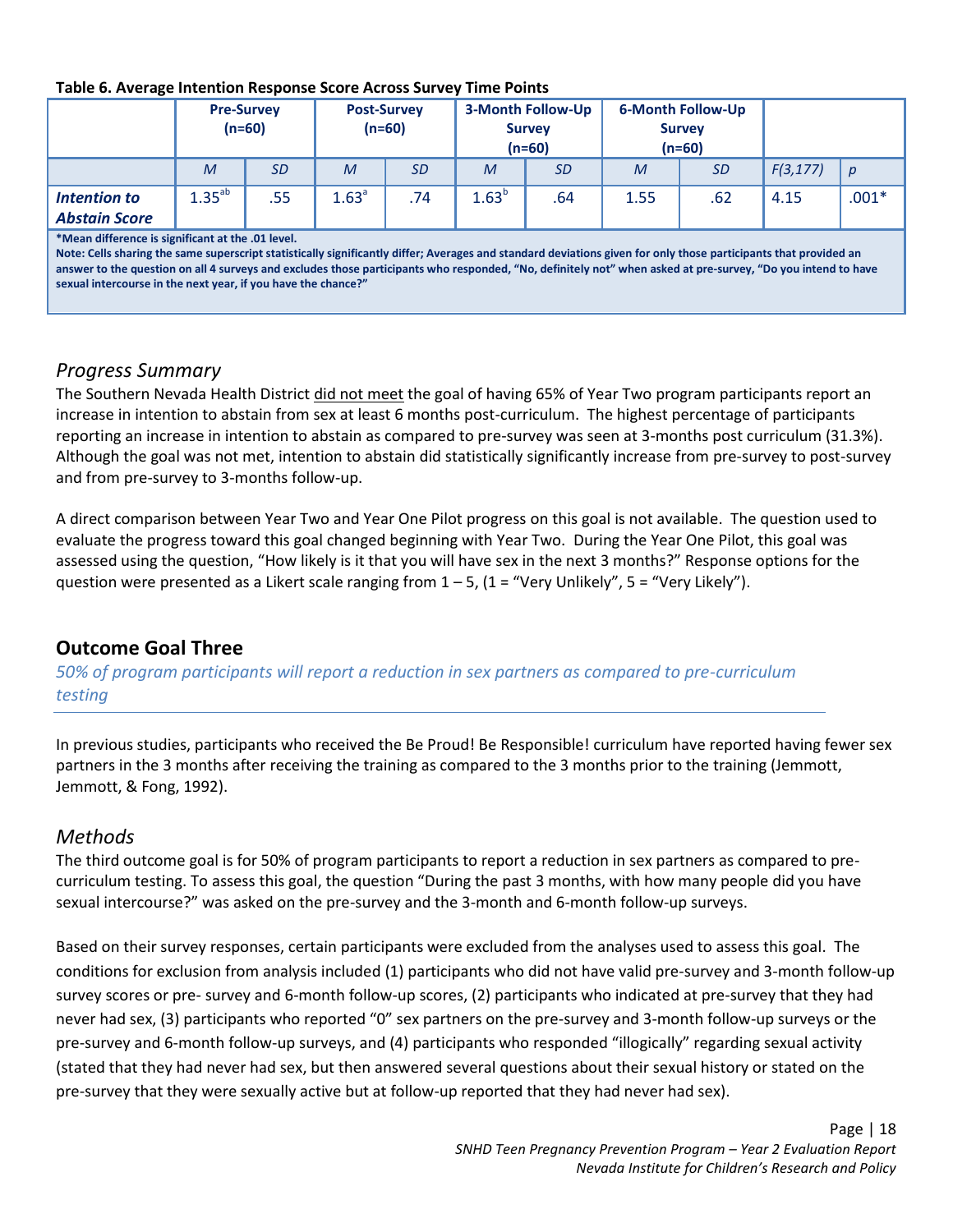# <span id="page-19-0"></span>*Results*

Of the participants that completed the class and met the inclusion criteria listed above, 63 had a valid response to the question, "During the past 3 months, with how many people did you have sexual intercourse?" on both the pre-survey and 3-month follow-up survey. A total of 35 participants met the inclusion criteria and had valid responses on both the pre-survey and 6-month follow-up survey.

As seen in Table 7, as compared to pre-survey, 25.4% (16) of participants reported a decrease in the number of sex partners "during the past three months" at 3-month follow-up, and 20% (7) of participants reported a decrease at 6 month follow-up.

| <b>Change in Number of Partners</b>    | 3-Months<br>$(n=63)$ | <b>6-Months</b><br>$(n=35)$ |
|----------------------------------------|----------------------|-----------------------------|
| <b>Increase in Number of Partners</b>  | 19% (12)             | $17.1\%$ (6)                |
| <b>No Change in Number of Partners</b> | 55.6% (35)           | 62.9% (22)                  |
| <b>Decrease in Number of Partners</b>  | 25.4% (16)           | $20\%$ (7)                  |
| <b>Total</b>                           | 100% (63)            | 100% (35)                   |

#### **Table 7. Change in Number of Sex Partners from Pre-Survey**

Unfortunately, so few participants fell into each of the change categories (decrease in number of partners, no change in the number of partners, and increase in the number of partners) for each site that a table depicting these differences is not available.

Two paired samples t-tests were conducted to determine if participants reported a significant decrease in the number of partners "during the past three months" at either of the follow-up time points as compared to pre-survey. Although the mean number of partners decreased from pre-survey to both follow-up time points, results from the paired samples ttest indicate that there was not a statistically significant difference in the number of sex partners between the presurvey (*M* = 1.8, *SD* = 1.3) and the 3-month follow-up survey (*M* = 1.6, *SD* = .93) time period, [*t*(62) = 1.332, *p = .188*]. Additionally, there was not a statistically significant difference between the pre-survey (*M = 2.2, SD = 4.1*) and the 6 month follow-up survey (*M= 1.5, SD = 1.1*) time period, [*t*(34) = 1.05, *p = 300*].

# <span id="page-19-1"></span>*Progress Summary*

The Southern Nevada Health District did not meet the goal of having 50% of Year Two program participants report a reduction in number of sex partners as compared to pre-curriculum testing. As compared to pre-survey, 25.4% of participants reported a decrease in the number of sex partners "during the past three months" at 3-month follow-up, and 20% of participants reported a decrease at 6-month follow-up.

A direct comparison between Year Two and Year One Pilot progress on this goal is not appropriate. The response options for this question changed from Year One to Year Two. Year Two participants were able to indicate the number of partners they had "during the past three months" if this number was more than 6. Those who participated in the Year One Pilot were not able to indicate how many partners they had if it was more than 6. They were only able to indicate that they had "6 or more" partners.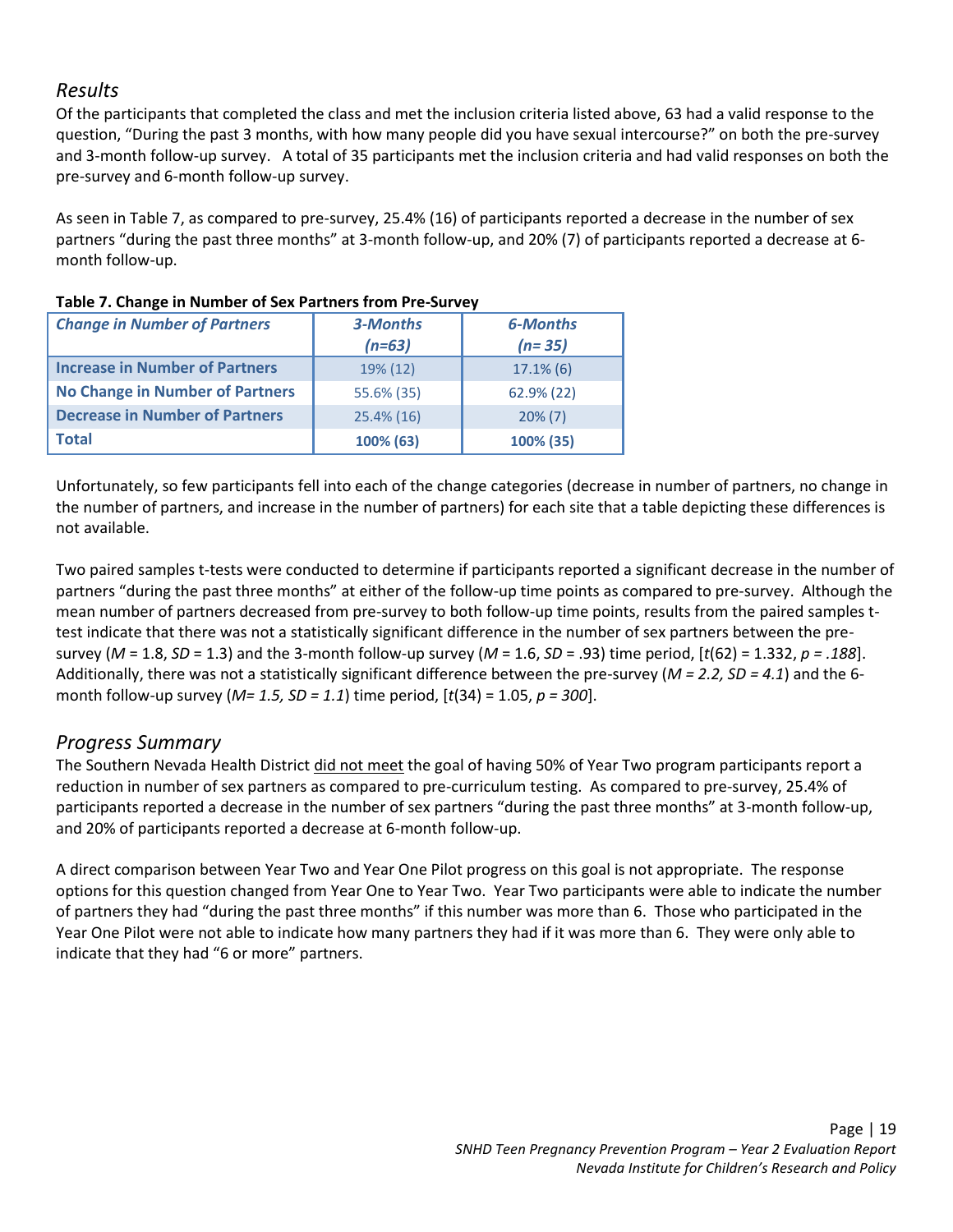# <span id="page-20-0"></span>**Outcome Goal Four**

*50% of program participants will report an increase in condom use at 3 months and 6 months compared to pre-curriculum testing*

Participants receiving either the Be Proud! Be Responsible! (Jemmott, Jemmott, & Fong, 1992; Jemmott, Jemmott, Fong & Morales, 2010) or the iCuidate! (Villarruel, Jemmott, & Jemmott, 2006) curricula have demonstrated an increase in condom use post-curriculum.

# <span id="page-20-1"></span>*Methods*

The fourth outcome goal is for 50% of the program participants to report an increase in condom use at 3 months and 6 months as compared to pre-curriculum testing. To assess this goal, the question "How often do you use condoms during sexual intercourse?" was asked on the pre-survey and on the 3- and 6-month follow-up surveys. Response options ranged from "Never" to "Always" with a total of 7 response options. For analyses, response options were recoded to a scale of  $0 - 4$  (0 = never use condoms,  $4 =$  always use condoms). The response options of "Sometimes", "If I have a condom available to me", and "Only if my partner asks me to use a condom" were collapsed into one response category representing the "sometimes" response category (2 = sometimes).

Participants were excluded from these analyses (1) if they reported at pre-survey that they had never had sex, (2) if their responses were "illogical" (stated that they had never had sex, but then answered several questions about their sexual history or stated on the pre-survey that they were sexually active but at follow-up reported that they had never had sex) (3) if they did not have a valid pre-, 3-, or 6-month follow-up survey score, and (4) if they reported on the pre-survey that they "Always" use condoms.

To determine if program participant condom usage increased, decreased, or did not change, the pre-survey response value was subtracted from the follow-up survey response value. Positive values indicated an increase in condom usage and negative values indicated a decrease in condom usage.

### <span id="page-20-2"></span>*Results*

Of those participants who completed the course and met the inclusion criteria as noted above, 107 had a valid response to this question on both the pre-survey and 3-month follow-up survey and 60 had valid responses on both the presurvey and 6-month follow-up survey.

As seen in Table 8, as compared to pre-survey, 31.8% (34) of all participants reported an increase in condom use at 3 month follow-up and 28.3% (17) of all participants reported an increase in condom use at 6-months.

Among the three implementation sites, participants that completed the program in probation reported the largest increase in condom use at both 3-months (51.3%) and 6 months (42%) as compared to pre-survey. However, these differences across sites should be interpreted with caution because there were so few valid cases included in the analyses at individual sites, especially probation and Foster Care. In fact, the percentages regarding Foster Care outcomes were not included in Table 8 because there were too few valid cases to provide meaningful results.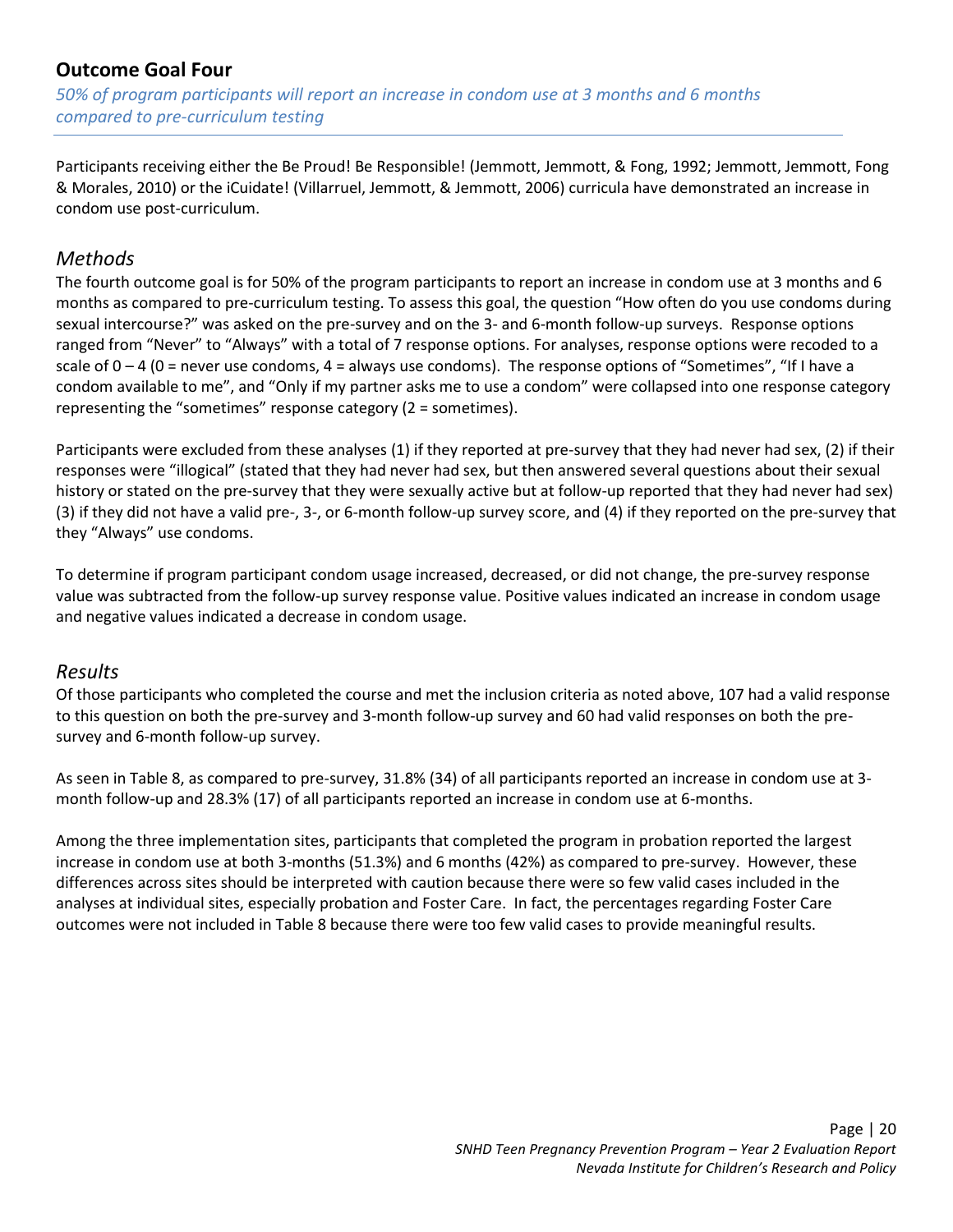#### **Table 8. Change in Condom Use from Pre-Survey across All Sites**

| <b>Change in Condom Use</b> | <b>All Sites</b>                                                                                                                                                                                                                                                                                             |          | <b>Detention</b> |          | <b>Probation</b> |          | <b>Foster Care</b> |          |  |
|-----------------------------|--------------------------------------------------------------------------------------------------------------------------------------------------------------------------------------------------------------------------------------------------------------------------------------------------------------|----------|------------------|----------|------------------|----------|--------------------|----------|--|
|                             | 3-Months                                                                                                                                                                                                                                                                                                     | 6-Months | 3-Months         | 6-Months | 3-Months         | 6-Months | 3-Months           | 6-Months |  |
| Increase in Condom Use      | 31.8%                                                                                                                                                                                                                                                                                                        | 28.3%    | 21.2%            | 15.8%    | 51.3%            | 42%      | n/a                | n/a      |  |
|                             | (34)                                                                                                                                                                                                                                                                                                         | (17)     | (14)             | (6)      | (20)             | (8)      |                    |          |  |
| No Change in Condom Use     | 53.3%                                                                                                                                                                                                                                                                                                        | 60%      | 63.6%            | 71.1%    | 35.9%            | 41.2%    | n/a                | n/a      |  |
|                             | (57)                                                                                                                                                                                                                                                                                                         | (36)     | (42)             | (27)     | (14)             | (7)      |                    |          |  |
| Decrease in Condom Use      | 15%                                                                                                                                                                                                                                                                                                          | 11.7%    | 15.2%            | 13.1%    | 12.9%            | 11.8%    | n/a                | n/a      |  |
|                             | (16)                                                                                                                                                                                                                                                                                                         |          | (10)             | (5)      | (5)              | (2)      |                    |          |  |
| <b>Total</b>                | 100%                                                                                                                                                                                                                                                                                                         | 100%     | 100%             | 100%     | 100%             | 100%     | $n = 2$            | $n = 6$  |  |
|                             | (107)                                                                                                                                                                                                                                                                                                        | (60)     | (66)             | (38)     | (39)             | (17)     |                    |          |  |
|                             | $\blacksquare$ and $\blacksquare$ . The contract of the set of the set of the set of all $\blacksquare$ (a) and contract on the set of the set of the set of the set of $\blacksquare$ and $\blacksquare$ and $\blacksquare$ and $\blacksquare$ and $\blacksquare$ and $\blacksquare$ and $\blacksquare$ and |          |                  |          |                  |          |                    |          |  |

**Note. Participants were excluded from this analysis if they (1) reported at pre-survey that they have never had sex,(2) gave "illogical" responses, (3) did not have a valid pair of surveys needed for comparison, or (4) reported at pre-survey that they "always" use condoms.**

Two paired samples t-tests were conducted to determine if participants reported a significant increase in condom use at either of the follow-up time points as compared to pre-survey. Results from the paired samples t-test indicate that there was a statistically significant difference in condom use between the pre-survey (*M* = 1.9, *SD* = .83) and the 3 month follow-up survey (*M* = 2.3, *SD* = .60) time period, [*t*(45) = 2.697, *p = .010*]. Additionally, there was a statistically significant difference between the pre-survey (*M = 2.0, SD = .80*) and the 6-month follow-up survey (*M= 2.3, SD = .72*) time period, [*t*(59) = 2.120, *p = .038*]. These results indicate that participants did report an increase in condom use from pre-survey to both 3- and 6-month follow-up.

### <span id="page-21-0"></span>*Progress Summary*

The Southern Nevada Health District did not meet the goal of having 50% of Year Two program participants report an increase in condom use at 3-months and 6-months as compared to pre-curriculum testing. As compared to pre-survey, 31.8% of participants reported an increase in condom use at 3-months and 28.3% of participants reported an increase in condom use at 6-months.

As seen in Figure 2, this goal was met during the Year One Pilot at 3-months post-curriculum, but not at 6-months postcurriculum.



#### Figure 4.

#### Page | 21 *SNHD Teen Pregnancy Prevention Program – Year 2 Evaluation Report Nevada Institute for Children's Research and Policy*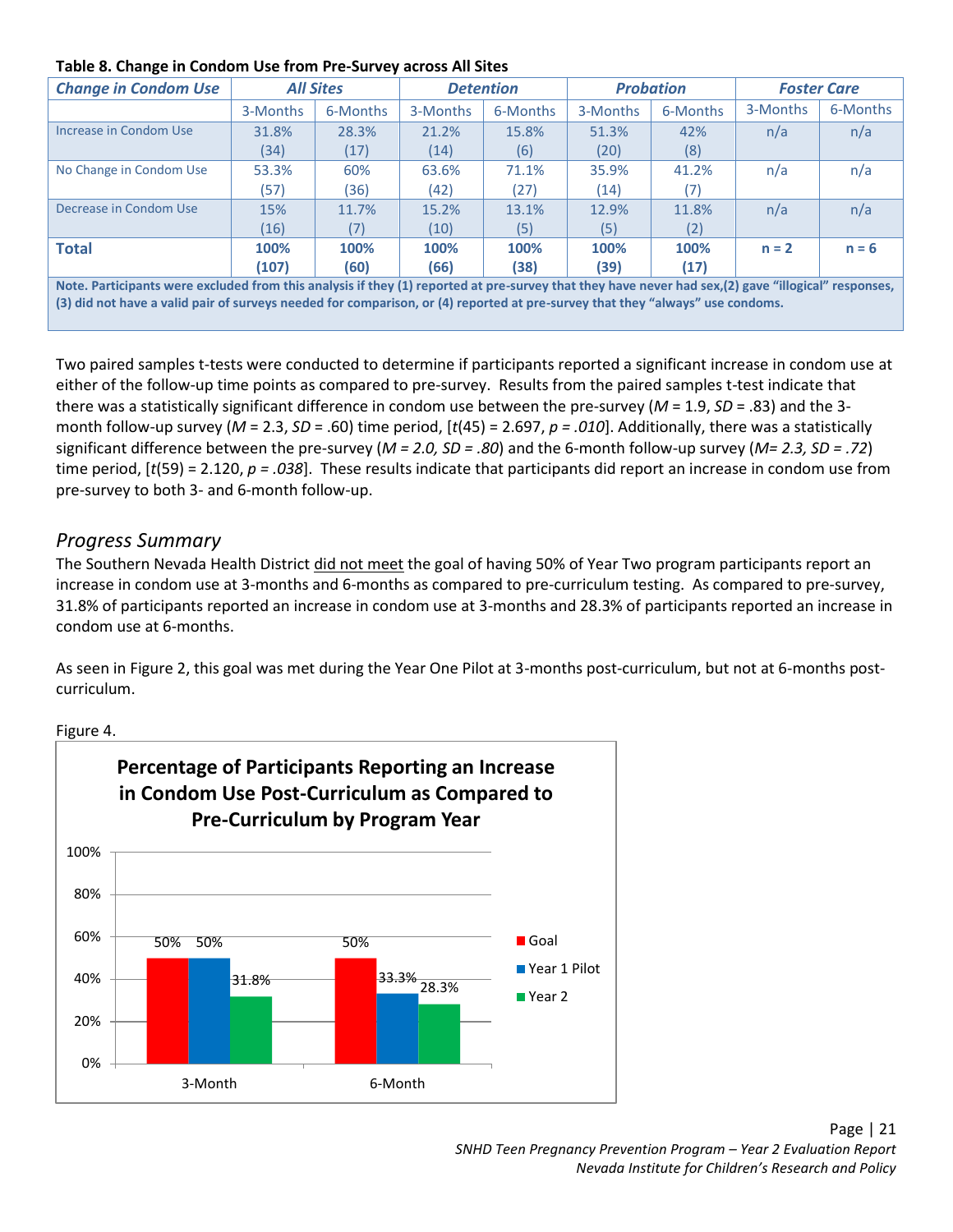# <span id="page-22-0"></span>**Outcome Goal Five:**

*50% of program participants will report an increase in refusal skills as compared to pre-curriculum testing*

In a previous study by Morriss, Ulmer, and Chimnani's (2003), participants reported that their refusal skills increased "very much" as a result of the Be Proud! Be Responsible! curriculum. Another study found an increase in refusal skills (compared to control participants) lasting four months, but that increase disappeared one year following curriculum (Borawski et al., 2009).

# <span id="page-22-1"></span>*Methods*

The fifth outcome goal of the Teen Pregnancy Prevention Program is that 50% of program participants will report an increase in refusal skills at post-survey, 3-months follow-up, and 6-months follow-up as compared to pre-curriculum testing. Refusal skills were assessed by using two questions administered on the pre-survey, post-survey, and the two follow-up surveys. These questions were:

- How easy or hard would it be for you to say "no" to sex?
- If your partner wanted to have sex, how easy or hard would it be for you to get your partner NOT to have sex?

A "refusal skills" score was calculated by averaging participant responses to these two items. Final "refusal skills" scores ranged from  $1 - 5$  (1 = very hard to refuse sex, 5 = very easy to refuse sex).

To measure this goal, "refusal skills" score differences were calculated between pre-survey and post-survey, pre-survey and 3-month follow-up survey, and pre-survey and 6-month follow-up survey. Participants were excluded from the analyses in measuring this goal if, at pre-survey, they had a refusal score of 5. These participants were excluded because their refusal score could not increase.

# <span id="page-22-2"></span>*Results*

Of those participants that completed the course and did not have a pre-survey refusal score of 5 (very easy to refuse sex), 433 had a valid score on both the pre- and post-survey, 139 had a valid score on both the pre-survey and 3-month follow-up survey, and 81 had a valid score on both the pre-survey and 6-month follow-up.

As seen in Table 9, 55.4% of participants reported an increase in refusal skills from pre-survey to post-survey, 56.1% reported an increase from pre-survey to 3-month follow-up, and 64.2% reported an increase from pre-survey to 6 month follow-up.

| Table 9. Change in Refusal Skills Score from Pre-Survey |                    |     |  |  |  |
|---------------------------------------------------------|--------------------|-----|--|--|--|
| <b>Change in Refusal Skills Score</b>                   | <b>Post-Survey</b> | 3-l |  |  |  |

| <b>Change in Refusal Skills Score</b>                                                                                         | <b>Post-Survey</b><br>$(n=433)$ | 3-Months<br>$(n=139)$ | <b>6-Months</b><br>$(n = 81)$ |  |  |  |  |
|-------------------------------------------------------------------------------------------------------------------------------|---------------------------------|-----------------------|-------------------------------|--|--|--|--|
| <b>Increase in Refusal Skills Score</b>                                                                                       | 55.4% (240)                     | 56.1% (78)            | 64.2% (52)                    |  |  |  |  |
| <b>No Change in Refusal Skills Score</b>                                                                                      | 25.2% (109)                     | 21.6% (30)            | $21\%$ (17)                   |  |  |  |  |
| <b>Decrease in Refusal Skills Score</b>                                                                                       | 19.4% (84)                      | 22.3% (31)            | 14.8% (12)                    |  |  |  |  |
| <b>Total</b>                                                                                                                  | 100% (433)                      | 100% (139)            | 100% (81)                     |  |  |  |  |
| Note. Participants were excluded from this analysis if their pre-survey refusal skills score was 5 (very easy to refuse sex). |                                 |                       |                               |  |  |  |  |

A higher percentage of participants who completed the curriculum at probation increased in their intention to abstain at all follow-up time points than those who completed the curriculum at detention or foster care. See Table 10.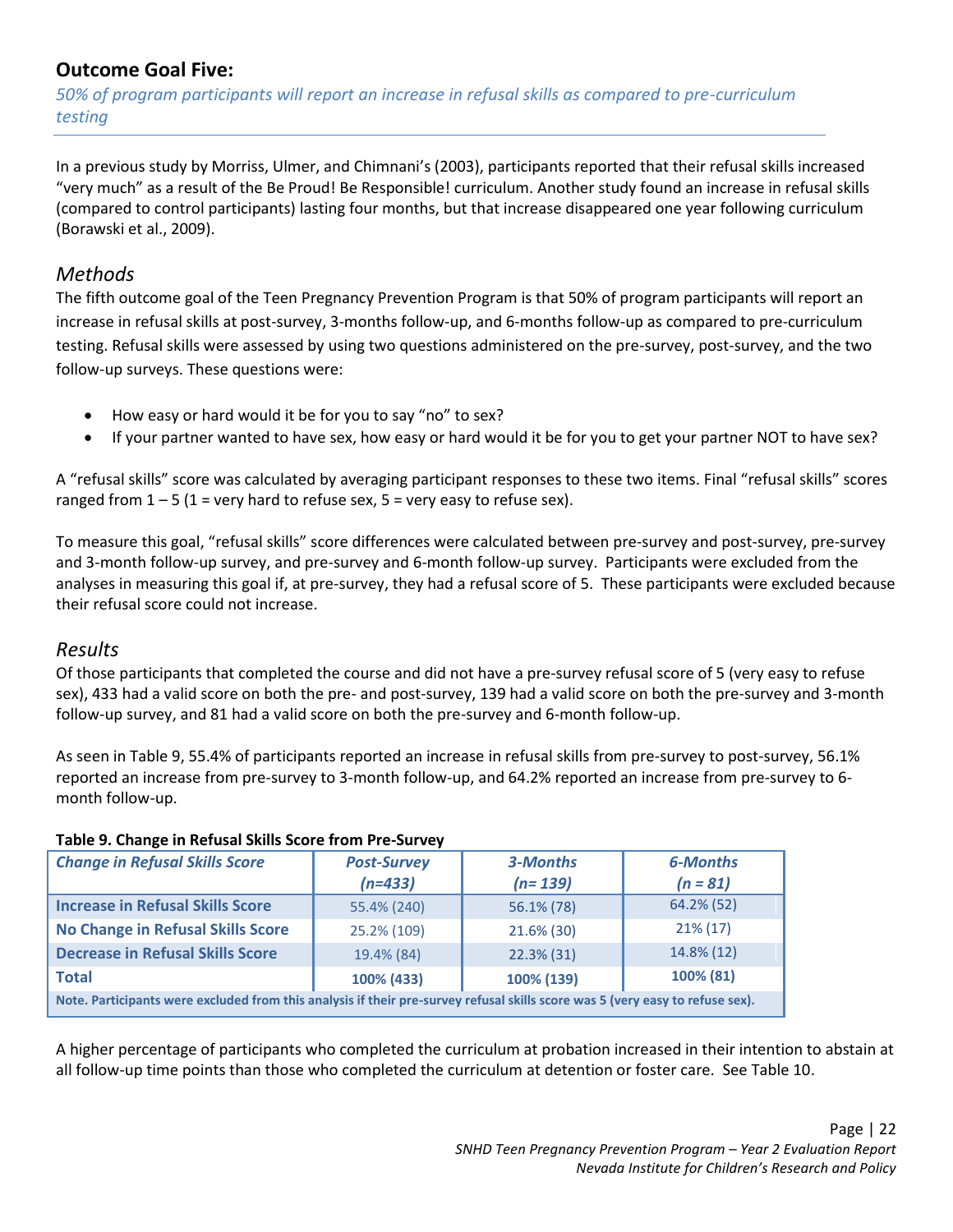|                             | <b>Detention</b> |         |         | <b>Probation</b> |         |         | <b>Foster Care</b> |         |         |
|-----------------------------|------------------|---------|---------|------------------|---------|---------|--------------------|---------|---------|
|                             | <b>Post</b>      | 3-Month | 6-Month | Post             | 3-Month | 6-Month | Post               | 3-Month | 6-Month |
| <b>Increase in Refusal</b>  | 54.9%            | 45.2%   | 53.5%   | 58.4%            | 64.9%   | 78.2%   | 40%                | 57.2%   | 66.7%   |
| <b>Skills Score</b>         | 133)             | (37)    | (23)    | (97)             | (37)    | (25)    | (10)               | (4)     | (4)     |
| <b>No Change in Refusal</b> | 24.4%            | 24%     | 25.6%   | 24.1%            | 17.5%   | 15.6%   | 40%                | 28.6%   | 16.7%   |
| <b>Skills Score</b>         | (59)             | (18)    | (11)    | (40)             | (10)    | (5)     | (10)               | (2)     | (1)     |
| <b>Decrease in Refusal</b>  | 20.6%            | 26.7%   | 21%     | 17.4%            | 17.6%   | 6.2%    | 20%                | 14.3%   | 16.7%   |
| <b>Skills Score</b>         | (50)             | (20)    | (9)     | (29)             | (10)    | (2)     | (5)                | (1)     | (1)     |
| <b>Total Participants</b>   | 100%             | 100%    | 100%    | 100%             | 100%    | 100%    | 100%               | 100%    | 100%    |
|                             | (242)            | (73)    | (43)    | (166)            | (57)    | (32)    | (25)               | (7)     | (6)     |

#### **Table 10. Change in Refusal Skills Score from Pre-Survey Across Sites**

# <span id="page-23-0"></span>*Progress Summary*

The Southern Nevada Health District did meet the goal of having 50% of Year Two program participants report an increase in refusal skills as compared to pre-curriculum testing. As compared to pre-survey, 55.4% of participants reported an increase in refusal skills at post-survey, 56.1% of participants reported an increase in refusal skills at 3 month follow-up, and 64.2% of participants reported an increase in refusal skills at 6-month follow-up.

As seen in Figure 2, this goal was met during the Year One Pilot at post-survey and 3-months post-curriculum, but not at 6-months post-curriculum. Across both program years, this goal was met at all measurement points with the exception of the 6-Month follow-up during the Year One Pilot.

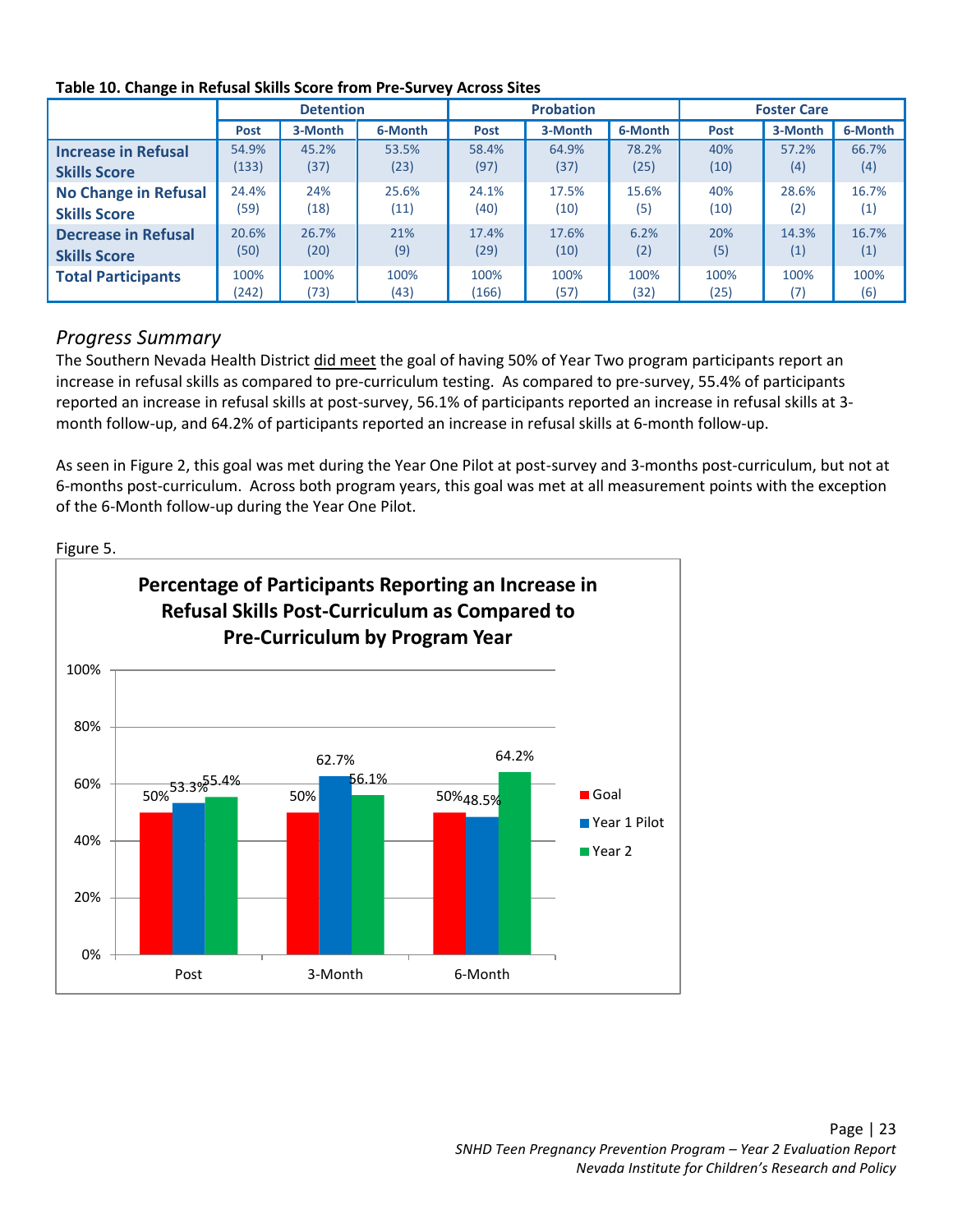## <span id="page-24-0"></span>**6. Year Two Summary and Recommendations**

Table 11.

The Southern Nevada Health District's (SNHD) Teen Pregnancy Prevention Program was implemented to reduce the rate of teen births, pregnancy, and sexually transmitted infections in adolescents in Clark County, Nevada. This program is being implemented in a population of youth at greatest risk for negative health outcomes; those involved in juvenile justice services and foster care. The program's target population is unique in that these youth differ significantly from youth in the general population in Nevada in both the age of first sexual intercourse, and the proportion of the population who reports having ever had sex and having had sex in the past three months.

Of the 752 Year Two participants enrolled in the SNHD Teen Pregnancy Prevention Program, 84.4% reported ever having sex, while according to the 2011 Nevada Youth Risk Behavior Survey (YRBS) only 47.5% of adolescents in Nevada reported ever having sex (Soule, 2011). Year Two program participants were also more likely to have had sex in the past three months (71.4% of all program participants) as compared to 32% of Nevada's adolescents as reported by the 2011 YRBS. In addition, a higher proportion of program participants reported ever having been pregnant or gotten someone pregnant (19.7%) than that of the Nevadan youth population (5.7%). The Year One and Year Two rates for these variables are presented in Table 11 and are compared with the 2011 Nevada YRBS rates.

|                                  | <b>Year Two Participants</b><br>(n=752) | <b>Year One Participants</b><br>$(n=253)$ | 2011 Nevada YRBS* |
|----------------------------------|-----------------------------------------|-------------------------------------------|-------------------|
| Ever had sex?                    | 84.4%                                   | 84.6%                                     | 47.5%             |
| Had sex in the past three months | 71.4%                                   | 65.2%                                     | 32%               |
| Sexual intercourse before age 13 | 21.8%                                   | 23.4%                                     | 6.1%              |
| Ever been pregnant or gotten     | 19.7%                                   | 24.1%                                     | 5.7%              |
| someone pregnant                 |                                         |                                           |                   |

*\*Data for YRBS comparisons obtained from Soule, P. P. Nevada Department of Education, (2011). Nevada youth risk behavior survey report. Carson City, NV: Retrieved from http://nde.doe.nv.gov/YRBS.htm*

These unique circumstances provide additional challenges for SNHD Teen Pregnancy Prevention Program staff and educators in meeting stated goals and objectives. This progress is summarized below.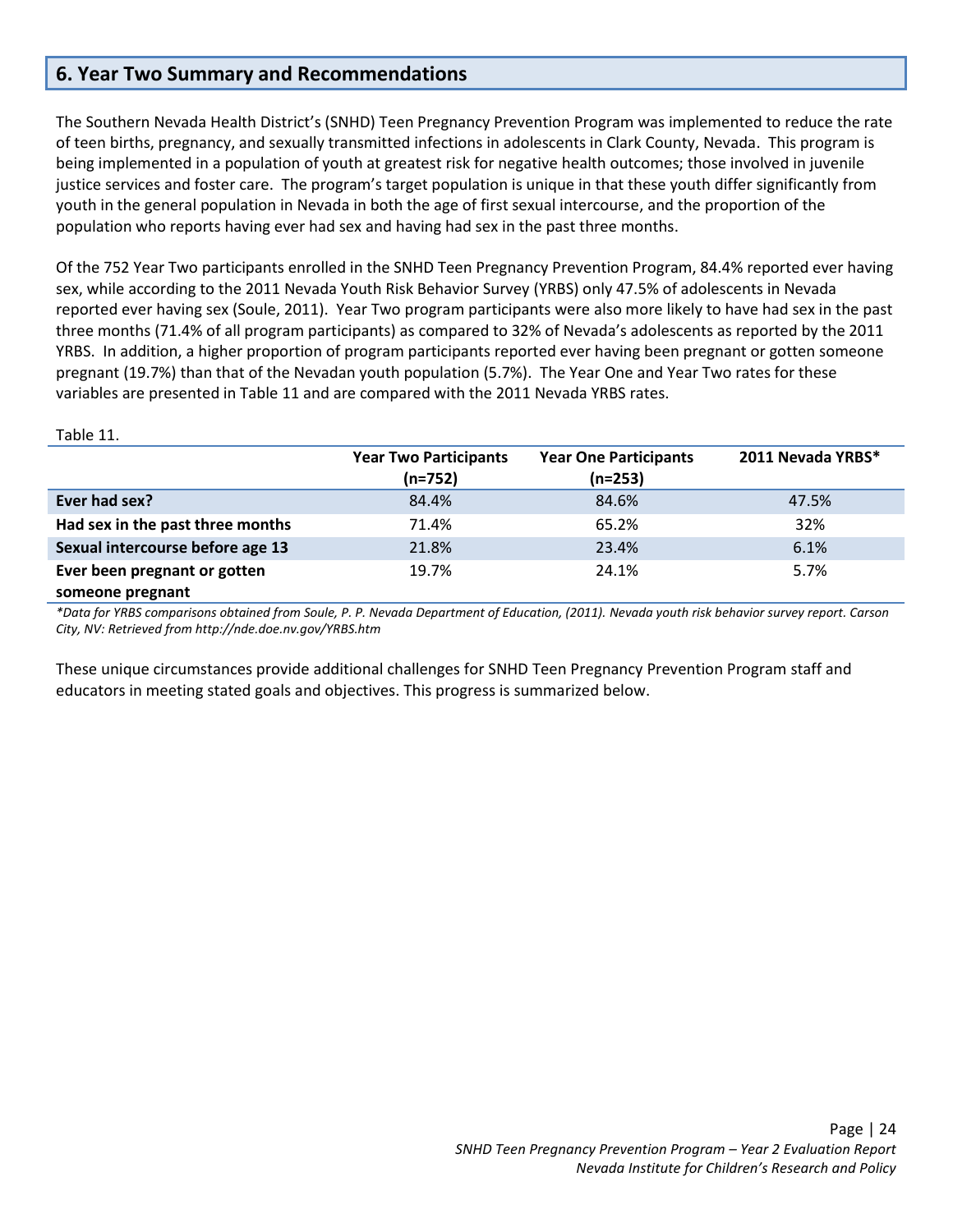|    | Goal                                                                                   | <b>Progress in Year 2</b>                                                             |
|----|----------------------------------------------------------------------------------------|---------------------------------------------------------------------------------------|
| 1. | 80% of program participants will report an                                             | 76% of program participants demonstrated an                                           |
|    | increase in knowledge about HIV/AIDS                                                   | increase in knowledge about HIV/AIDS                                                  |
|    | transmission and prevention immediately                                                | transmission and prevention immediately                                               |
|    | following curriculum (Knowledge)                                                       | following curriculum                                                                  |
| 2. | 65% of program participants will report an                                             | The intention to abstain score, when compared to                                      |
|    | increase in intention to abstain from sex at least                                     | pre-curriculum, increased for:                                                        |
|    | 6 months post curriculum (Motivation)                                                  | 26.6% of participants immediately<br>$\bullet$                                        |
|    |                                                                                        | following course completion                                                           |
|    |                                                                                        | 31.3% of participants at 3-months                                                     |
|    |                                                                                        | 29.4% of participants at 6-months                                                     |
| 3. | 50% of program participants will report a                                              | The number of reported sex partners "during the                                       |
|    | reduction in sex partners as compared to pre-                                          | last 3-months" decreased for:                                                         |
|    | curriculum testing (Behavior Change)                                                   | 25.4% of participants from pre-curriculum                                             |
|    |                                                                                        | to 3-months post-curriculum                                                           |
|    |                                                                                        | 20% of participants from pre-curriculum<br>$\bullet$                                  |
|    |                                                                                        | to 6-months post-curriculum                                                           |
| 4. | 50% of program participants will report an<br>increase in condom use at 3 months and 6 | The reported frequency of condom use increased<br>for:                                |
|    | months compared to pre-curriculum testing                                              | $\bullet$                                                                             |
|    | (Decision-making)                                                                      | 31.8% of participants from pre-curriculum<br>to 3-months post-curriculum              |
|    |                                                                                        |                                                                                       |
|    |                                                                                        | 28.3% of participants from pre-curriculum<br>$\bullet$<br>to 6-months post-curriculum |
| 5. | 50% of program participants will report an                                             | The "refusal skills" score increased for:                                             |
|    | increase in refusal skills as compared to pre-                                         |                                                                                       |
|    | curriculum testing (Self-efficacy)                                                     | 55.4% of participants from pre-survey to<br>post-survey                               |
|    |                                                                                        |                                                                                       |
|    |                                                                                        | 56.1% of participants from pre-survey to<br>$\bullet$<br>3-month follow-up survey     |
|    |                                                                                        |                                                                                       |
|    |                                                                                        | 64.2% of participants from pre-survey to                                              |
|    |                                                                                        | 6-month follow-up survey                                                              |

The Southern Nevada Health District has come close to meeting Goal 1 (increase in knowledge about HIV/AIDS) during both the Year One Pilot and Year Two. During both years they have met or partially met Goal 5 (increase in refusal skills); During the Year One Pilot they met this goal at the 3-month but not the 6-month follow-up time point. This year, of the remaining three goals, SNHD was closest to meeting Goal 4 (increase in condom use). During the Year One Pilot, they partially met this goal (again, did not meet it at 6-month post-curriculum).

# **Recommendations for Improvement**

### *1. Program Improvement*

Since the chosen curricula have been effective in impacting the chosen outcome goal areas, it is important to continue to measure fidelity and adhere to program curricula. SNHD should review their process evaluation to better understand how to improve these results.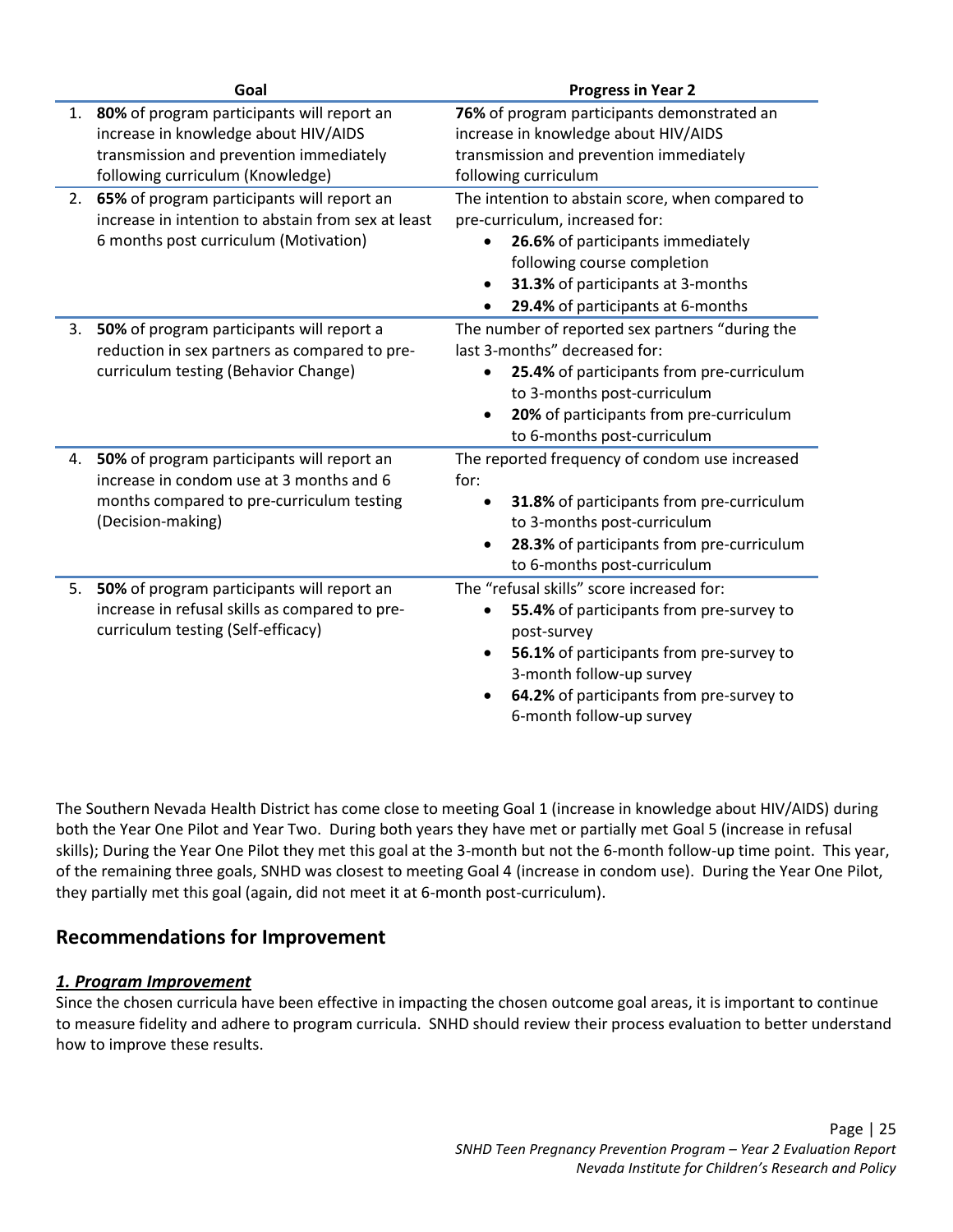#### *2. Outcome Evaluation Improvement*

#### **Data Collection Tools**

NICRP is working with SNHD staff to refine the data collection tool and ensure that all identified limitations in questions are addressed and unnecessary questions are eliminated from the tool. These changes will be implemented beginning in October, 2012.

#### **Follow Up Surveys**

The current 3-month follow rate for Year Two participants is 45.2% and the current 6-month follow-up rate is 43.4%. These are improvements over the Year One Pilot for which the 3-month follow-up rate was 35.6% and the 6-month follow-up rate was 33.8%.

There have been a few changes implemented during Year Two in attempt to improve these rates. These changes will continue into Year Three and include the following:

- 1. The Contact Information Form was modified so that participants could provide an additional contact person and phone number. The original form only allowed for the participant's contact information.
- 2. After administering the post-survey, NICRP provides each participant with a follow-up card similar to an appointment card received at a physician's office. The follow-up card indicates the specific 3-month and 6 month follow-up interview dates for the participant and that they will be paid \$20 for each survey completed. The cards also list NICRP's phone number and request that participants call NICRP if their contact information changes or if they are ready to complete their follow-up survey.
- 3. The original tracking process, established during the Year One Pilot, limited the number of contact attempts for each participant to 3 times per follow-up survey. The current tracking process no longer limits the number of contact attempts that are made to a participant in attempt to complete a follow-up survey. A participant is now "tracked" for one month after the follow-up survey due date. By not limiting the number of contacts made to a participant, 31 additional 3-month follow-up surveys and 16 additional 6-month follow-up surveys have been completed so far for Year Two participants.

NICRP continues to work with Clark County Juvenile Probation, the Clark County Juvenile Detention Center, and Foster Care to cross check contact information provided by program participants when information is incorrect or phone numbers are no longer in service. The staff at Nevada Youth Training Center, Caliente Youth Center, and Spring Mountain Youth Camp continues to be very accommodating in allowing NICRP staff to conduct follow-up surveys with youth housed at their facilities.

The 1-month courtesy calls appear to have been successful during Year Two and will continue to be conducted in Year Three. The purpose of these calls is not only to remind participants of the follow-up surveys but to confirm or update participant contact information and to identify invalid and out of date contact information.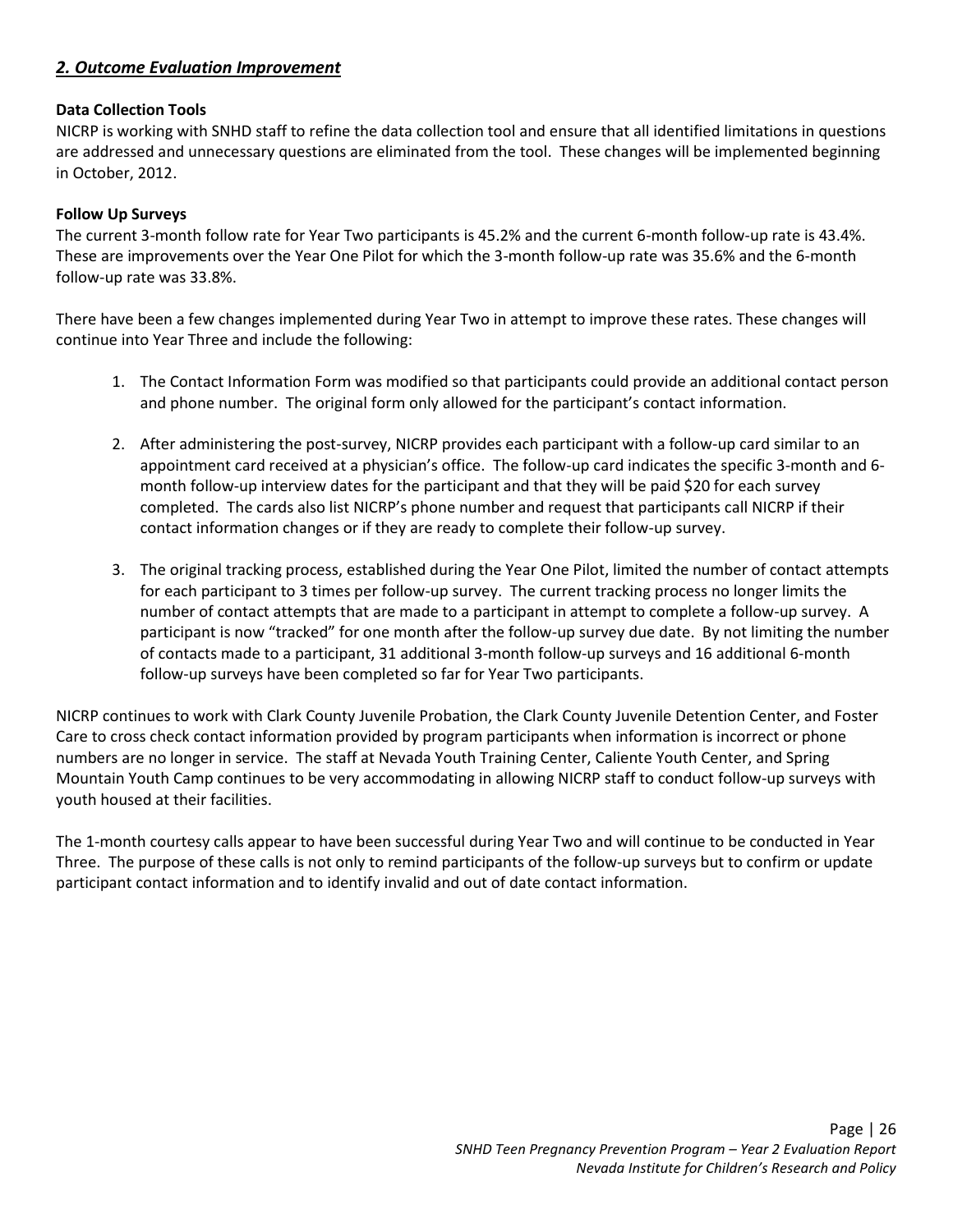# <span id="page-27-0"></span>**Appendix A: Participant Demographics**

|                                                                                                          | Year 1                   |                          | Year 2                       |             | <b>Total</b>   |             |
|----------------------------------------------------------------------------------------------------------|--------------------------|--------------------------|------------------------------|-------------|----------------|-------------|
|                                                                                                          | $(n=261)$                |                          | $(n=599)$                    |             | $(n=860)$      |             |
| Demographic Variable                                                                                     | Count (N)                | Percent (%)              | Count (N)                    | Percent (%) | Count (N)      | Percent (%) |
| Gender                                                                                                   | 261                      | 100%                     | 599                          | 100%        | 860            | 100%        |
| Male                                                                                                     | 149                      | 57.1                     | 448                          | 74.8        | 597            | 69.4        |
| Female                                                                                                   | 95                       | 36.4                     | 145                          | 24.2        | 240            | 27.9        |
| Missing                                                                                                  | 17                       | 6.5                      | 6                            | $1.0\,$     | 23             | 2.7         |
| Age*                                                                                                     | 261                      | 100%                     | 599                          | 100%        | 860            | 100%        |
| 11                                                                                                       | 1                        | 0.4                      | $\qquad \qquad \blacksquare$ |             | $\mathbf{1}$   | 0.1         |
| 12                                                                                                       | $\mathbf{1}$             | 0.4                      | 6                            | 1.0         | $\overline{7}$ | 0.8         |
| 13                                                                                                       | 13                       | 5.0                      | 34                           | 5.7         | 47             | 5.5         |
| 14                                                                                                       | 21                       | 8.0                      | 58                           | 9.7         | 79             | 9.2         |
| 15                                                                                                       | 43                       | 16.5                     | 111                          | 18.5        | 154            | 17.9        |
| 16                                                                                                       | 60                       | 23.0                     | 166                          | 27.7        | 226            | 26.3        |
| 17                                                                                                       | 66                       | 25.3                     | 188                          | 31.4        | 254            | 29.5        |
| 18                                                                                                       | 56                       | 21.5                     | 32                           | 5.3         | 88             | 10.2        |
| More than or Equal to 19                                                                                 | $\overline{\phantom{a}}$ |                          | $\overline{2}$               | 0.3         | $\overline{2}$ | 0.2         |
| Missing                                                                                                  |                          |                          | $\overline{2}$               | 0.3         | $\overline{2}$ | 0.2         |
| * Participant age was not asked in Year 1. Ages provided were calculated using date of birth provided by |                          |                          |                              |             |                |             |
| participants in Year 1.                                                                                  |                          |                          |                              |             |                |             |
| <b>Grade Level</b>                                                                                       | 261                      | 100%                     | 599                          | 100%        | 860            | 100%        |
| $6th$ Grade                                                                                              | $\overline{2}$           | 0.8                      | $\overline{2}$               | 0.3         | 4              | 0.5         |
| $7th$ Grade                                                                                              | 12                       | 4.6                      | 15                           | 2.5         | 27             | 3.1         |
| $8th$ Grade                                                                                              | 23                       | 8.8                      | 62                           | 10.4        | 85             | 9.9         |
| $9th$ Grade                                                                                              | 47                       | 18.0                     | 84                           | 14.0        | 131            | 15.2        |
| $10th$ Grade                                                                                             | 44                       | 16.9                     | 121                          | 20.2        | 165            | 19.2        |
| $11th$ Grade                                                                                             | 57                       | 21.8                     | 144                          | 24.0        | 201            | 23.4        |
| 12 <sup>th</sup> Grade                                                                                   | 42                       | 16.1                     | 104                          | 17.4        | 146            | 17.0        |
| <b>GED</b>                                                                                               | $\blacksquare$           | $\qquad \qquad -$        | $\overline{7}$               | 1.2         | $\overline{7}$ | 0.8         |
| College                                                                                                  | $\blacksquare$           | $\blacksquare$           | $\overline{\mathbf{4}}$      | 0.7         | 4              | 0.5         |
| Not Currently in School                                                                                  | 16                       | 6.1                      | 21                           | 3.5         | 37             | 4.3         |
| Missing                                                                                                  | 18                       | 6.9                      | 35                           | 5.8         | 53             | 6.2         |
| <b>Ethnicity</b>                                                                                         | 261                      | 100%                     | 599                          | 100%        | 860            | 100%        |
| Hispanic or Latino                                                                                       | 131                      | 50.2                     | 220                          | 36.7        | 351            | 40.8        |
| Not Hispanic or Latino                                                                                   | 109                      | 41.8                     | 328                          | 54.8        | 437            | 50.8        |
| Missing                                                                                                  | 21                       | 8.0                      | 51                           | 8.5         | 72             | 8.4         |
| Race                                                                                                     | 261                      | 100%                     | 599                          | 100%        | 860            | 100%        |
| American Indian/Alaska                                                                                   | 6                        | 2.3                      | 8                            | 1.3         | 14             | 1.6         |
| Native                                                                                                   |                          |                          |                              |             |                |             |
| Asian                                                                                                    | $\overline{\phantom{a}}$ | $\overline{\phantom{a}}$ | 8                            | 1.3         | 8              | 0.9         |
| <b>Black or African American</b>                                                                         | 59                       | 22.6                     | 144                          | 24.0        | 203            | 23.6        |
| Native Hawaiian or Pacific                                                                               | 5                        | 1.9                      | 8                            | 1.3         | 13             | 1.5         |
| Islander                                                                                                 |                          |                          |                              |             |                |             |
| White                                                                                                    | 26                       | 10.0                     | 84                           | 14.0        | 110            | 12.8        |
| <b>Multiple Races</b>                                                                                    | 63                       | 24.1                     | 129                          | 21.5        | 192            | 22.3        |
| Other                                                                                                    | 28                       | 10.7                     | 100                          | 16.7        | 128            | 14.9        |
| Missing                                                                                                  | 74                       | 28.4                     | 118                          | 19.7        | 192            | 22.3        |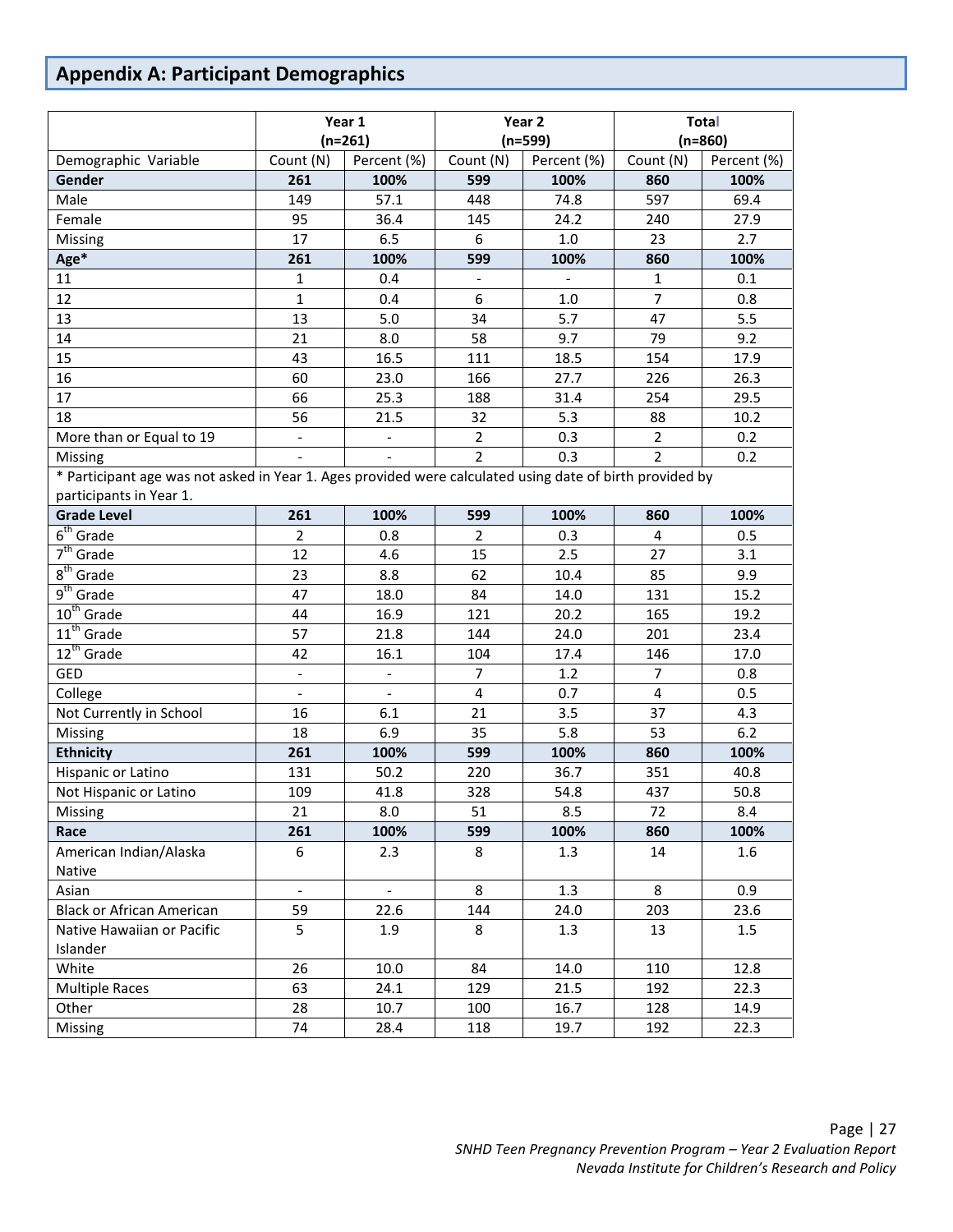# **Participant Demographics (continued)**

|                               |                | Year 1                   | Year <sub>2</sub> |             | <b>Total</b> |             |  |
|-------------------------------|----------------|--------------------------|-------------------|-------------|--------------|-------------|--|
|                               |                | $(n=261)$                | $(n=599)$         |             | (n=860)      |             |  |
| Demographic Variable          | Count (N)      | Percent (%)              | Count (N)         | Percent (%) | Count (N)    | Percent (%) |  |
| <b>Home Language</b>          | 261            | 100%                     | 599               | 100%        | 860          | 100%        |  |
| English                       | 151            | 57.9                     | 380               | 63.4        | 531          | 61.7        |  |
| Spanish                       | 33             | 12.6                     | 48                | 8.0         | 81           | 9.4         |  |
| <b>Multiple Languages</b>     | 61             | 23.4                     | 120               | 20.0        | 181          | 21.0        |  |
| Other                         | $\blacksquare$ | $\overline{\phantom{a}}$ | 4                 | 0.7         | 4            | 0.5         |  |
| Missing                       | 16             | 6.1                      | 47                | 7.8         | 63           | 7.3         |  |
| "Single Parent" Household?    | 261            | 100%                     | 599               | 100%        | 860          | 100%        |  |
| Yes                           | 121            | 46.4                     | 279               | 46.6        | 400          | 46.5        |  |
| <b>No</b>                     | 123            | 47.1                     | 266               | 44.4        | 389          | 45.2        |  |
| Missing                       | 17             | 6.5                      | 54                | 9.0         | 71           | 8.3         |  |
| <b>Program Implementation</b> | 261            | 100%                     | 599               | 100%        | 860          | 100%        |  |
| Location                      |                |                          |                   |             |              |             |  |
| <b>Detention</b>              | 139            | 53.3                     | 317               | 52.9        | 456          | 53.0        |  |
| Unit E-2                      | 44             | 31.7                     | 107               | 33.8        | 151          | 33.1        |  |
| Unit E-3/E-7                  | 43             | 30.9                     | 124               | 39.1        | 167          | 36.6        |  |
| Unit E-5                      | 52             | 37.4                     | 86                | 27.1        | 138          | 30.3        |  |
| <b>Probation</b>              | 86             | 33.0                     | 244               | 40.7        | 330          | 38.4        |  |
| Martin Luther King, Jr.       | 27             | 31.4                     | 75                | 30.7        | 102          | 30.9        |  |
| Stewart                       | 59             | 68.6                     | 72                | 29.5        | 131          | 39.7        |  |
| Charleston                    |                | $\overline{\phantom{a}}$ | 57                | 23.4        | 57           | 17.3        |  |
| Flamingo                      |                | $\overline{a}$           | 40                | 16.4        | 40           | 12.1        |  |
| <b>Foster Care (SAFY)</b>     | 36             | 13.8                     | 38                | 6.3         | 74           | 8.6         |  |

Note. Demographic information only provided for those that completed the course (N=860). The total number of enrolled participants was 1059.